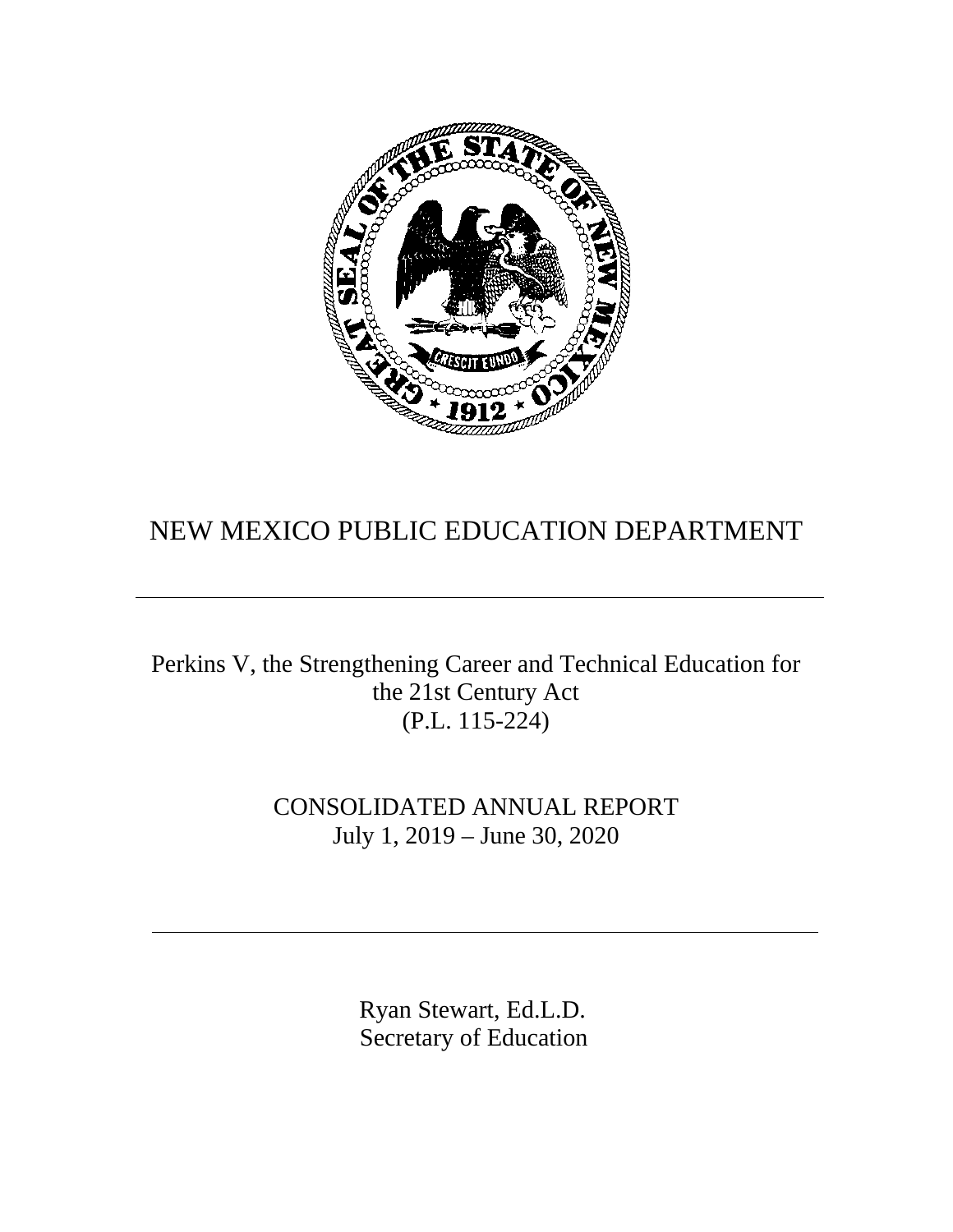## **Table of Contents**

| 2a: Narrative Performance: Implementation of State Leadership Activities  3 |  |
|-----------------------------------------------------------------------------|--|
|                                                                             |  |
|                                                                             |  |
| Consolidated Annual Report, Program Year 2019 - 2020 New Mexico  6          |  |
|                                                                             |  |
|                                                                             |  |
|                                                                             |  |
|                                                                             |  |
|                                                                             |  |
|                                                                             |  |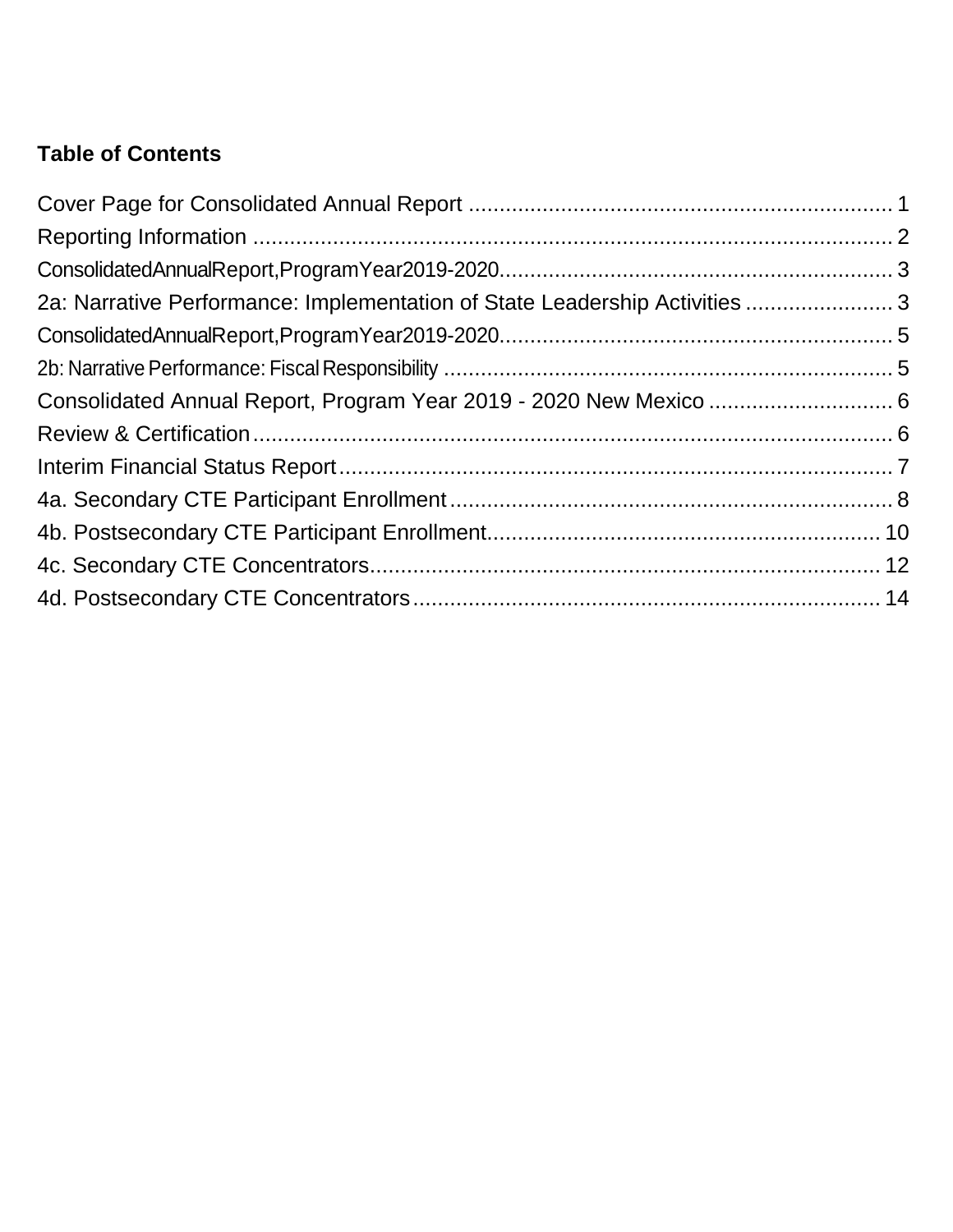## <span id="page-2-0"></span>**Cover Page for Consolidated Annual Report**

## **Recipient Organization**

|            | Organization Name: New Mexico Public Education Department | City: Santa Fe |                 |
|------------|-----------------------------------------------------------|----------------|-----------------|
| Address 1: | 300 Don Gaspar Ave                                        | State: NM      |                 |
|            |                                                           |                | Zip Code: 87501 |

### **Period covered by this report:**

Start Date: 7/1/2019 End Date: 6/30/2020

### **PR/Award Numbers:**

Title I Basic Grant to States: V048A190031

#### **Remarks**

None

### **Lead individuals completing this report:**

| Individual responsible for the narrative performance information | Elaine Perea, PhD |
|------------------------------------------------------------------|-------------------|
| Individual responsible for the financial status reports          | Marian Rael       |
| Individual responsible for the performance data                  | Elaine Perea, PhD |
| Lead individual who may be contacted to answer questions         | Elaine Perea, PhD |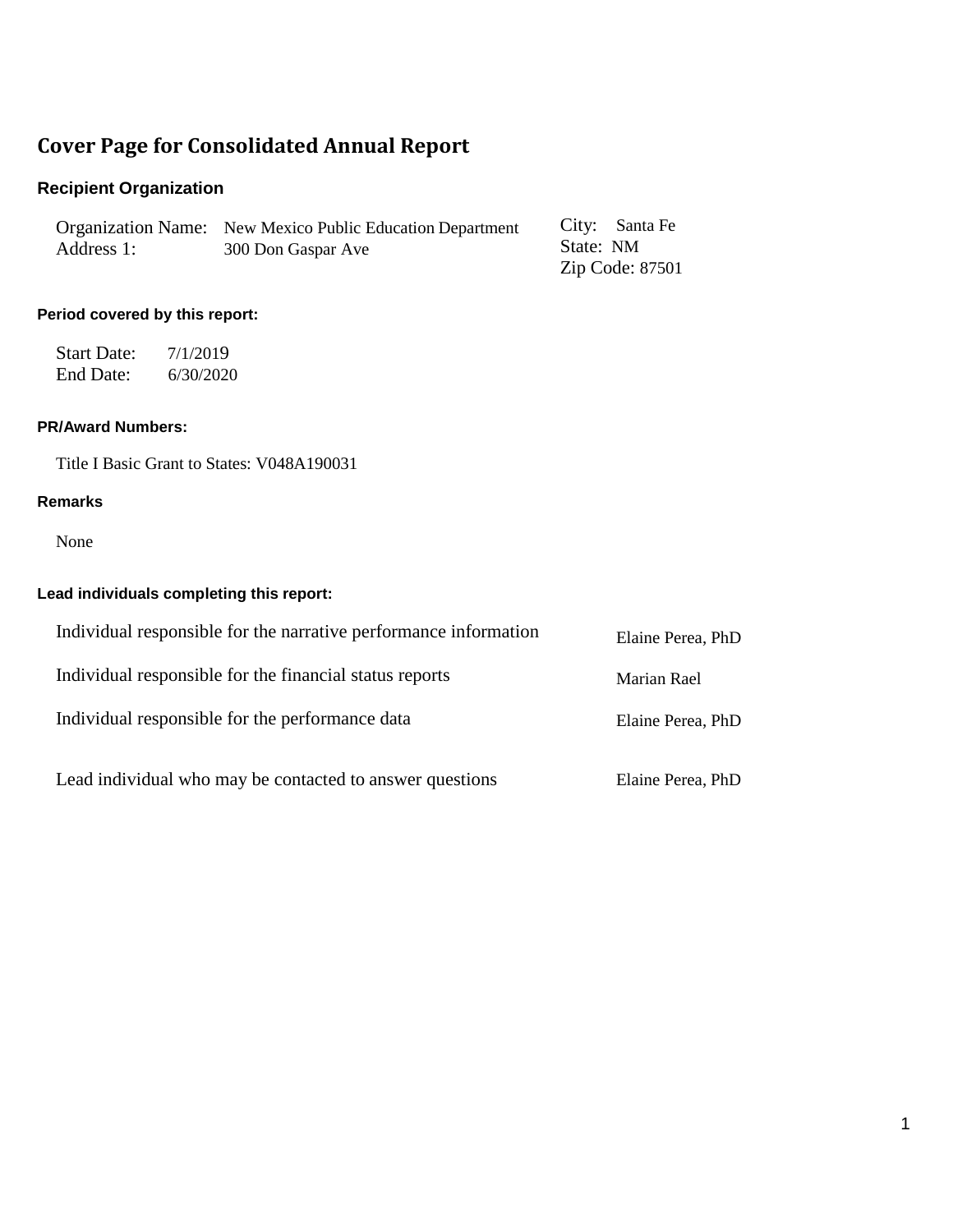## <span id="page-3-0"></span>**Reporting Information**

1. Your state is required to submit Race/Ethnicity data using the Race/Ethnicity Standards for: 1997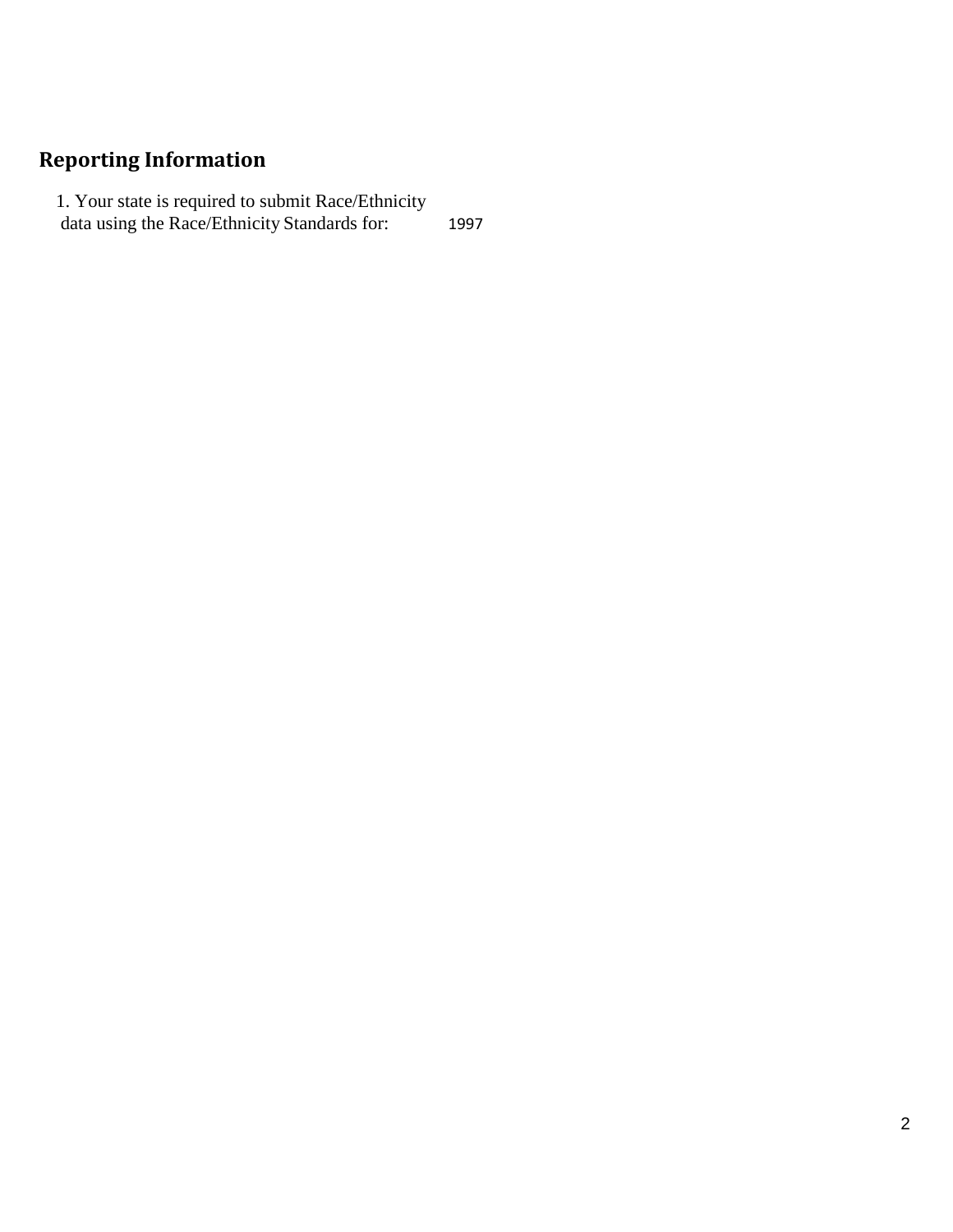# <span id="page-4-0"></span>**ConsolidatedAnnualReport,ProgramYear2019-2020 New Mexico**

## <span id="page-4-1"></span>**2a: Narrative Performance: Implementation of State Leadership Activities**

**A. Describeyourprocessandpriorities inmaking funds available toserveindividuals inStateinstitutions, such asStatecorrectional institutions, juvenile justice facilities,andeducationalinstitutions thatserveindividuals withdisabilities.(Section 112(a)(2)(A)ofPerkinsV)**

The process engaged in to determine appropriate investments to serve individuals in State institutions is performed on a bi-annual basis for planning purposes. Bureau staff considers potential performance objectives, as there are extensive workforce development needs among State institutions. The State institution awards are conceived and developed to rotate support among the various State institutions.

- **B. Describe yourmajoraccomplishmentsas a resultofusingState leadership funds forrequired activitiesinfour keyareasto improvecareerandtechnicaleducation(CTE)— (Sections112(a)(2)(B)and124(a)(1)ofPerkinsV)**
	- **i. Preparation for non-traditional fields in current and emerging professions, programs for special populations,and otheractivitiesthatexposestudents,includingspecialpopulations,tohigh-skill,high- wage,andin-demand occupations.**

Non-traditionalfieldshavebeenaddressedwithadirectapplicationoffundingspecificallyregardingthisgoal.A \$60,000.00 award was granted to Las Cruces Public Schools (LCPS) to support building the necessary infrastructure to provide work-based learning opportunities specifically with non-traditional students. This funding is concomitant with LCPS' participation as a Work-Based Learning Initiative (WBLI) sub-grantee that provides funding of personnel to make a greaterimpact in the launchof work-based learning opportunities in the Las Cruces community. Similarly,advance recruitmenteffortsofspecialpopulationsweresupportedviatwo\$10,000.00awardstopostsecondary institutions.Northern NewMexico andSanJuanColleges received awards to recruittargetindividuals intoliving-wage, high-skill,in-demand occupationsthathavecorrespondingcertificateorassociate-levelprogramsateachofthose institutions of higher education.

#### **ii. SupportforindividualsinStateinstitutions,suchasStatecorrectionalinstitutions,includingjuvenile justicefacilities,and educationalinstitutionsthatserveindividualswithdisabilities.**

Programyear2019–2020representedthefinalyearofatwo-yeargranttotheNMDepartmentofCorrections(NM DOC) providing \$10,000.00 per year for tuition support with NMSU-Grants for the Web Fundamentals Certificate program directed at reducing recidivism of female state penitentiaryinmates. TheNMDOC program was designed to support reducing inmate recidivism by offering education and training in the information technology career cluster. Results are still pendingonrecidivismoutcomesforprogramparticipants.Results fromthisresearch-basedinvestmentwillbe forthcomingasprogramparticipants arereleasedorparoled.

#### iii. Recruiting, preparing, or retraining career and education teachers, faculty, specialized instructional support personnel, or **paraprofessional,suchaspreservice,professionaldevelopment,orleadership developmentprograms.**

StateleadershipfundswereappliedtocreateaWorkBasedLearningInitiative(WBLI)thathassupportednine subgrantees across a three-year period ending June 30, 2021. It provides funding to build the necessary foundation to provide impactful work-based learning experiences to secondary students. This initiative has been conducted with the supportandcooperationoftheNewMexicoDepartmentofWorkforceSolutions(NMDWS)asakeypartner.This partnership has been received favorably by the subgrantees, with the funding leading one subgrantee to remark that "the funding has been vital for development with the community. Everyone in the community has been all in, and the funding for salaries has been vital for our success." The WBLI has also provided DWS training to LEA personnel to enhance their programleadershipskills specific towork- based learning programs.

#### iv. Providing technical assistance for eligible recipients.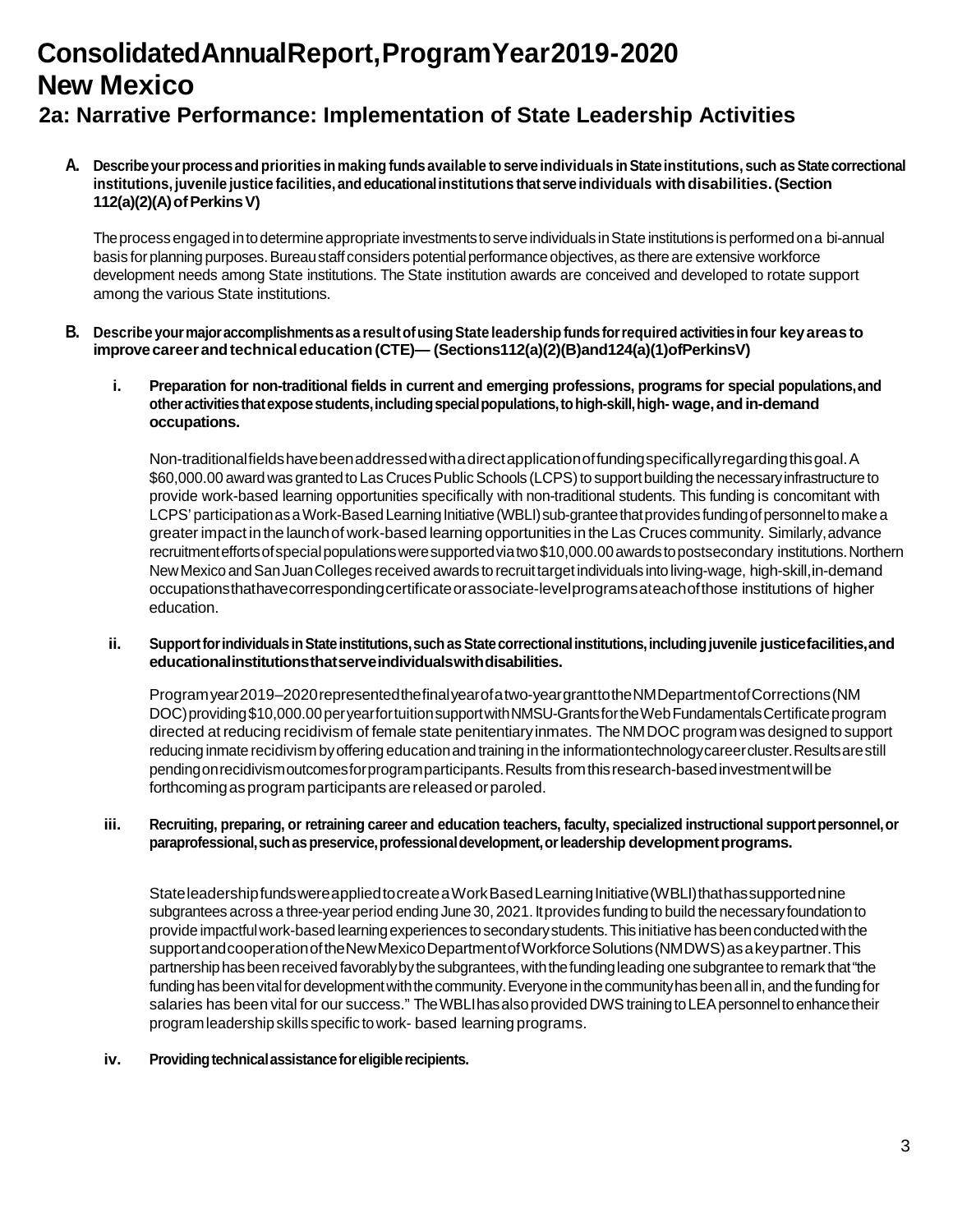The administrative model that is employed by the College and Career Readiness Bureau (CCRB) of the NMPED, by which the Perkins V grant is supported, provides for extensive technical assistance for eligible recipients via several different methods and opportunities. These technical assistance methods include: direct contact between individual subgranteesandtheirassignedPerkinscoach;monitoringvisitsbetweenindividualsubgranteesandthePerkins coachingteam;anannualCTEapplicationmeetingwithcurrentandprospectivesubgrantees,thePerkinscoachingteam, and leaders; and subjectmatter experts retained to make presentations to meeting attendees. Themajor accomplishments ofthis approachhavebeena successful launchofa newweb-based applicationtool forthe twomajor funding sources for CTE in New Mexico—Perkins V and a pilot state appropriation referred to as NextGenCTE. The Grant Management Site has reduced application input time overall, despite the addition of a new, pilot CTE program. This has improved the perception of Perkins, as participation now incurs less of a time commitment. It has also improved data retrievalforfundedprograms of studyand theircorrespondingbudgets.Additional data allowsCCRB to enhance program managementandoversightofallsub-grantees,andwehavebeenable toenhancetheintegrationofindustryand business with education to align CTE programs of study to agreed-upon community needs.

#### **C. Describe yourprocess andprioritiesinmakingfunds availableforthe recruitmentofspecialpopulations to enrollincareer and technicaleducation programs.Indicate themajoraccomplishmentsas a resultofusing thesefunds.(Section 112(a)(2)(A)of PerkinsV)**

Theprocess toestablishpriorities inapplyingleadershipactivityfundingtocreatefundinginitiativesis onethatis sensitive to scientificmethodology.Astheoutcomesoffundinginitiativescannotbeknownwithahigh-degreeofcertainty,pilot programsare suggestedduringPerkinsprocessmeetingsattheCCRB.Asanexample,therecruitmentinitiativefor specialpopulation enrollment was developed for onlytwo of New Mexico's public, postsecondary institutions as the basis of a pilot model, pending the outcomesobtained.Thisapproachisroutinelyutilizedasastandardplanningprocessin making funds available to satisfythe requirements of Perkins V legislation. Once the outcomes of a pilot project are known, the data can inform future allocation decision-makingprocesses to expand successful initiatives to a larger subgrantee population.

### **D. Reportonthe effectivenessoftheuseofStateleadershipfundsin—**

- **i.** Achieving the goals described in section 122(d)(2) of Perkins V and the State-determined levels of performance described in section 113(b)(2)(3)(A) of Perkins V.
	- ii. Reducing disparities or performance gaps as described in section 113(b)(2)(3)(C)(ii)(II) of Perkins V. (Section 124(a)(2)

**ofPerkinsV)**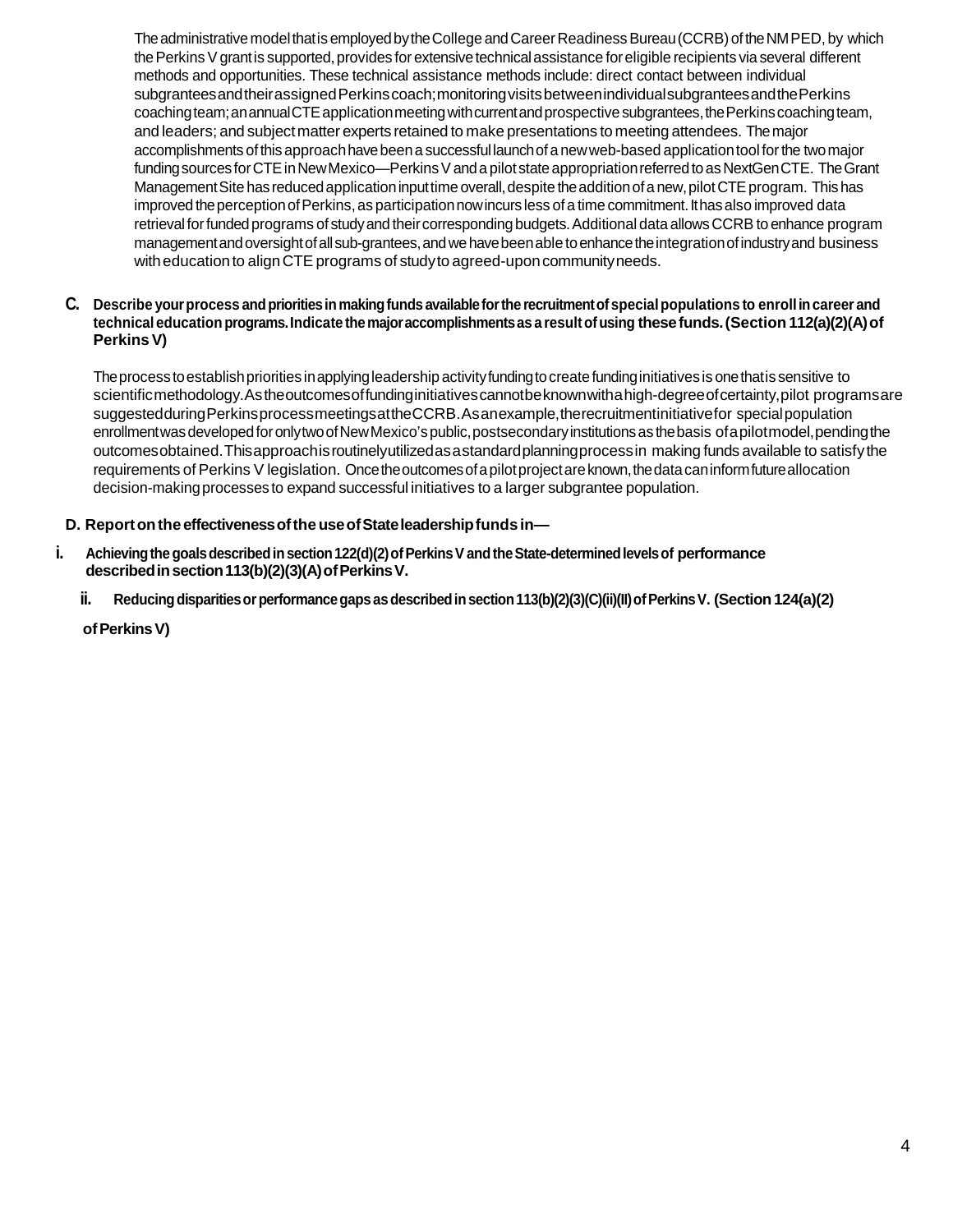# <span id="page-6-0"></span>**Consolidated AnnualReport,ProgramYear2019-2020 New Mexico**

## <span id="page-6-1"></span>**2b: Narrative Performance: Fiscal Responsibility**

**A. Foreachentitythatreceiveda formulaallocationundersection131 (secondaryeducationprograms),please providethenameofthe** entity, the National Center for Education Statistics (NCES) identification number, and the amount allocated. Public School **NCES ID numbers can be found at: <https://nces.ed.gov/ccd/schoolsearch/>.**

See attached file for response.

**B.** For each entity that received a formula allocation under section 132 (postsecondary education programs), please provide the **nameofthe entity,the NCESidentificationnumberifthe entity is a public schooldistrictor the Integrated Postsecondary Education Data System (IPEDS) identification number if the entity is an institutionofhighereducation,andthe amount allocated.SchoolDistrictNCESID numberscan be foundat: [https://nces.ed.gov/ccd/districtsearch/.](https://nces.ed.gov/ccd/districtsearch/) Public and Private Colleges and University IPEDS numbers can be found at[:https://nces.ed.gov/collegenavigator/](https://nces.ed.gov/collegenavigator/).**

See attached file for response.

**C. Describe yourprocess andprioritiesinusingthe reserve forlocalrecipients,ifapplicable. Indicate themajor accomplishmentsof yourlocalrecipientsas a resultofusingthese funds.(Section 112(a)(1) and(3)ofPerkins V)**

Athree-yearComputerScience-ITprograminitiativewaslaunchedin2017–18,usingreservefunds.This initiative supported more thanten local recipients, as nine of the subgrantees were LEAs and one of the recipients was a Regional Educational Cooperative, which used the funding to support several districts within their LEA constituency.Eachawardee usedtheirawardtobuildathree-courseprogramofstudywithineitheracomputer science or informationtechnology pathway, culminating with either a dual credit course or AP-Computer Science Principles course. We have had a 180 percent increase in the number of students taking AP-CSP over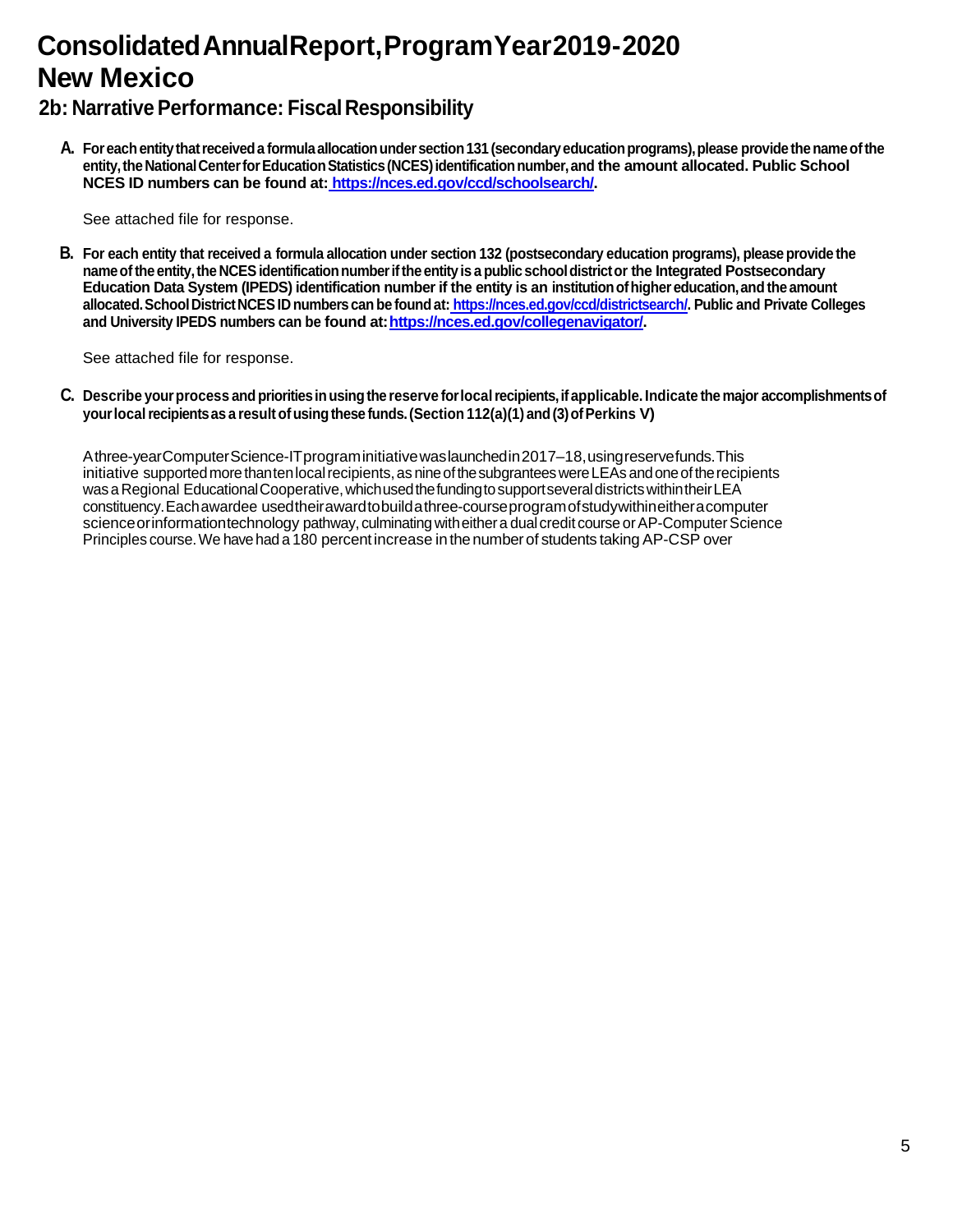# <span id="page-7-0"></span>**Consolidated Annual Report, Program Year 2019 - 2020 New Mexico**

## <span id="page-7-1"></span>**Review & Certification**

### **CAR Certification**

I certify to the best of my knowledge and belief that this report, consisting of narrative performance information, financial status **reports (FSRs), and enrollment data, is accurate and complete.**

I certify that the state has implemented a system of internal controls as defined in 2 C.F.R. 200.61., and taken any **necessarycorrectiveactions,tohelpensurethatalldataincludedinthispartoftheSY2015-16CSPR,tothebestofmy knowledge, are true, reliable, and valid.**

I further understand that the use of the Personal Identification Number (PIN) supplied to me by the Department to certify **and submit the CAR is the same as certifying and signing the document with a hand-written signature.**

**State Director** 

**Elaine Perea**

#### **Title/Agency**

Director NM PED CCRB

#### **Date**

12/30/2019 4:14:10 PM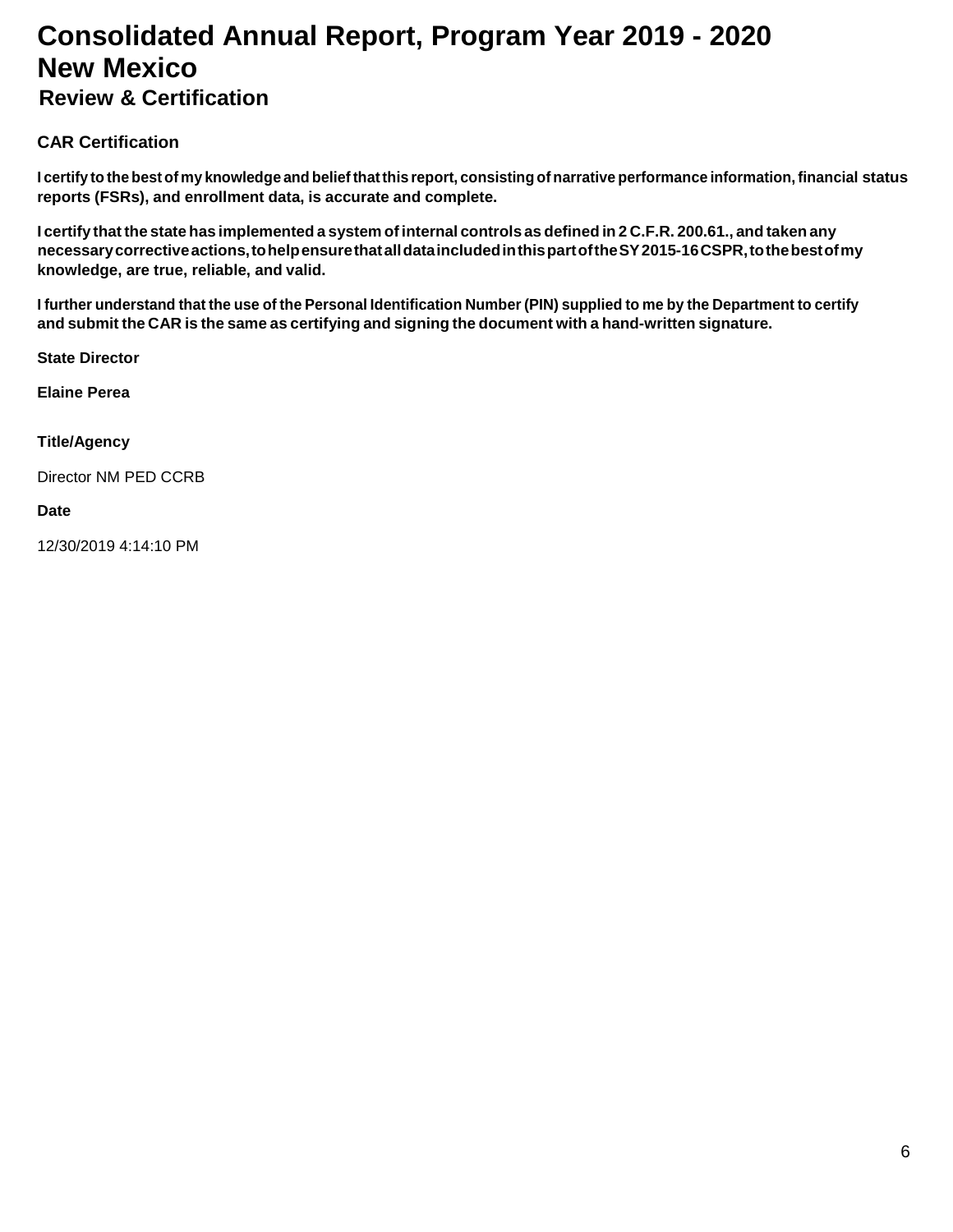## **Interim Financial Status Report**

2019-2020 Year 1 Perkins V

<span id="page-8-0"></span>

|   |                                                                               | Net<br>Outlays<br>Previously<br>Reported | <b>Total Outlays</b><br><b>This Report</b><br>Period | Program<br>Income<br><b>Credits</b> | <b>New Outlays</b><br><b>This Report</b><br>Period<br>(Column 2 - 3) | <b>Net Outlays</b><br><b>To Date</b><br>(Column 1+<br>4) | Non-<br>Federal<br>Share of<br>Outlays | <b>Total Federal</b><br>Share of<br>Outlays<br>(Column 5 - 6) | Federal<br>Share of<br>Unliquidated<br>Obligations | <b>Federal Share of Outlays</b><br>& Unliquidated<br>Obligations (Column 7+<br>8) | Federal<br><b>Funds</b><br><b>Authorized</b> | <b>Balance of Unobligated Federal</b><br>Funds (Column 10 - 9) |
|---|-------------------------------------------------------------------------------|------------------------------------------|------------------------------------------------------|-------------------------------------|----------------------------------------------------------------------|----------------------------------------------------------|----------------------------------------|---------------------------------------------------------------|----------------------------------------------------|-----------------------------------------------------------------------------------|----------------------------------------------|----------------------------------------------------------------|
|   | <b>FUNDS FOR LOCAL DISTRIBUTION</b>                                           |                                          |                                                      |                                     |                                                                      |                                                          |                                        |                                                               |                                                    |                                                                                   |                                              |                                                                |
| Α | <b>RESERVE FUNDS</b><br><b>Funds for Secondary</b>                            | 0.00                                     | 469,336.26                                           | 0.00                                | 469,336.26                                                           | 469,336.26                                               | 0.00                                   | 469,336.26                                                    | 0.00                                               | 469,336.26                                                                        | 782,532.00                                   | 313,195.74                                                     |
| В | <b>Recipients</b><br><b>Funds for</b>                                         | 0.00                                     | 0.00                                                 | 0.00                                | 0.00                                                                 | 0.00                                                     | 0.00                                   | 0.00                                                          | 0.00                                               | 0.00                                                                              | 0.00                                         | 0.00                                                           |
|   | Postsecondary<br>Recipients                                                   |                                          |                                                      |                                     |                                                                      |                                                          |                                        |                                                               |                                                    |                                                                                   |                                              |                                                                |
| C | <b>Subtotal Reserve</b><br>Funds (Row $A + B$ )                               | 0.00                                     | 469,336.26                                           | 0.00                                | 469,336.26                                                           | 469,336.26                                               | 0.00                                   | 469,336.26                                                    | 0.00                                               | 469,336.26                                                                        | 782,532.00                                   | 313,195.74                                                     |
|   | <b>LOCAL FORMULA FUNDS</b>                                                    |                                          |                                                      |                                     |                                                                      |                                                          |                                        |                                                               |                                                    |                                                                                   |                                              |                                                                |
| D | <b>Funds for Secondary</b><br><b>Recipients</b>                               | 0.00                                     | 3,042,835.65                                         | 0.00                                | 3,042,835.65                                                         | 3,042,835.65                                             | 0.00                                   | 3,042,835.65                                                  | 0.00                                               | 3,042,835.65                                                                      | 3,521,394.00                                 | 478,558.35                                                     |
| E | <b>Funds for</b><br>Postsecondary<br>Recipients                               | 0.00                                     | 2,885,070.12                                         | 0.00                                | 2,885,070.12                                                         | 2,885,070.12                                             | 0.00                                   | 2,885,070.12                                                  | 0.00<br>2,885,070.12                               |                                                                                   | 3,521,392.00                                 | 636,321.88                                                     |
| F | <b>Subtotal Local</b><br><b>Formula Funds (Row</b><br>$D + E$                 | 0.00                                     | 5,927,905.77                                         | 0.00                                | 5,927,905.77                                                         | 5,927,905.77                                             | 0.00                                   | 5,927,905.77                                                  | 0.00                                               | 5,927,905.77                                                                      | 7,042,786.00                                 | 1,114,880.23                                                   |
| G | <b>Subtotal Funds for</b><br><b>Local Distribution</b><br>$(Row C + F)$       | 0.00                                     | 6,397,242.03                                         | 0.00                                | 6,397,242.03                                                         | 6,397,242.03                                             | 0.00                                   | 6,397,242.03                                                  | 0.00                                               | 6,397,242.03                                                                      | 7,825,318.00                                 | 1,428,075.97                                                   |
|   | <b>FUNDS FOR STATE LEADERSHIP</b>                                             |                                          |                                                      |                                     |                                                                      |                                                          |                                        |                                                               |                                                    |                                                                                   |                                              |                                                                |
| н | <b>Funds for State</b><br>Institutions                                        | 0.00                                     | 8,072.31                                             | 0.00                                | 8,072.31                                                             | 8,072.31                                                 | 0.00                                   | 8,072.31                                                      | 0.00                                               | 8,072.31                                                                          | 10,000.00                                    | 1,927.69                                                       |
|   | <b>Funds for</b><br>Nontraditional<br>Preparation                             | 0.00                                     | 0.00                                                 | 0.00                                | 0.00                                                                 | 0.00                                                     | 0.00                                   | 0.00                                                          | 0.00                                               | 0.00                                                                              | 70,000.00                                    | 70,000.00                                                      |
| J | <b>Funds for Special</b><br>Population<br>Recruitment                         | 0.00                                     | 17,977.85                                            | 0.00                                | 17,977.85                                                            | 17,977.85                                                | 0.00                                   | 17,977.85                                                     | 0.00                                               | 17,977.85                                                                         | 20,000.00                                    | 2,022.15                                                       |
| К | <b>Funds for Other</b><br><b>Leadership Activities</b>                        | 0.00                                     | 523,880.52                                           | 0.00                                | 523,880.52                                                           | 523,880.52                                               | 0.00                                   | 523,880.52                                                    | 0.00                                               | 523,880.52                                                                        | 820,543.00                                   | 298,684.63                                                     |
| L | <b>Subtotal Funds for</b><br><b>State Leadership</b><br>$(Row H + I + J + K)$ | 0.00                                     | 549,930.68                                           | 0.00                                | 549,930.68                                                           | 549,930.68                                               | 0.00                                   | 549,930.68                                                    | 0.00                                               | 549,930.68                                                                        | 920,543.00                                   | 372,634.47                                                     |
|   | <b>STATE ADMINISTRATION</b>                                                   |                                          |                                                      |                                     |                                                                      |                                                          |                                        |                                                               |                                                    |                                                                                   |                                              |                                                                |
| М | <b>Subtotal Funds for</b><br><b>State Administration</b>                      | 0.00                                     | 316,841.01                                           | 0.00                                | 316,841.01                                                           | 316,841.01                                               | 0.00                                   | 316,841.01                                                    | 0.00                                               | 316,841.01                                                                        | 460,308.00                                   | 143,466.99                                                     |
| N | <b>Total Funds</b>                                                            | 0.00                                     | 7,264,013.72                                         | 0.00                                | 7,264,013.72                                                         | 7,264,013.72                                             | 0.00                                   | 7,264,013.72                                                  | 0.00                                               | 7,264,013.72                                                                      | 9,206,169.00                                 | 1,942,155.28                                                   |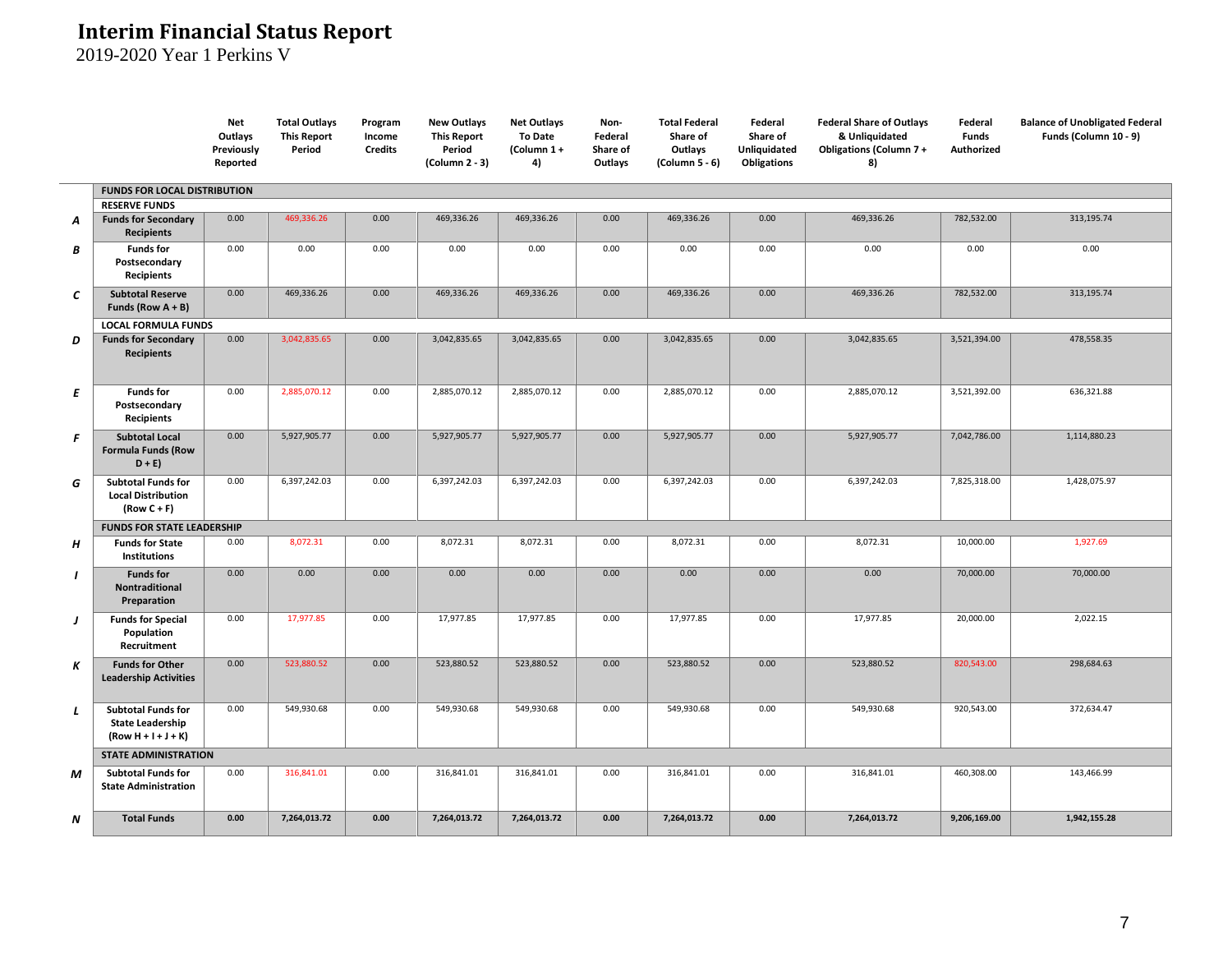# 4a. Secondary CTE Participant Enrollment

<span id="page-9-0"></span>

| <b>Populations</b>                                                      | <b>Number</b><br>οf<br>Secondar<br>V<br><b>Students</b> | Agri.<br>Food<br>& Nat.<br>Res. | Arch<br>.&<br>Con<br>st. | Arts,<br>AV,<br>Tech &<br>Comm. | <b>Busines</b><br>s Mgmt.<br>&<br>Admin. | <b>Educat</b><br>ion &<br><b>Traini</b><br>ng | Fi<br>na<br>nc<br>e | Govt.<br>&<br><b>Public</b><br>Admin. | Heal<br>th<br><b>Scie</b><br>nce | Hospit<br>ality &<br><b>Touris</b><br>m | Hum<br>an<br>Servi<br>ces | Inform<br>ation<br><b>Technol</b><br>ogy | Law,.<br><b>Public</b><br>Safety,<br>Cor. &<br>Sec. | Man<br>ufac<br>turin<br>g | Ma<br>rke<br>tin<br>g | S<br>T<br>E<br>M                         | <b>Transp</b><br>. Distr.<br>&<br>Logis. | Oth<br>er<br>(spe<br>cify) |
|-------------------------------------------------------------------------|---------------------------------------------------------|---------------------------------|--------------------------|---------------------------------|------------------------------------------|-----------------------------------------------|---------------------|---------------------------------------|----------------------------------|-----------------------------------------|---------------------------|------------------------------------------|-----------------------------------------------------|---------------------------|-----------------------|------------------------------------------|------------------------------------------|----------------------------|
| <b>Grand Total</b>                                                      | 58717                                                   | $-1$                            | $-1$                     | $-1$                            | $-1$                                     | $-1$                                          | $-1$                | $-1$                                  | $-1$                             | $-1$                                    | $-1$                      | $-1$                                     | $-1$                                                | $-1$                      | $-1$                  | $\mathbf{1}$                             | $-1$                                     | $-9$                       |
| <b>GENDER</b>                                                           |                                                         |                                 |                          |                                 |                                          |                                               |                     |                                       |                                  |                                         |                           |                                          |                                                     |                           |                       |                                          |                                          |                            |
| <b>Male</b>                                                             | 31700                                                   | $^{\mbox{{\small -1}}}$         | $-1$                     | $-1$                            | $-1$                                     | $-1$                                          | $-1$                | $\text{-}1$                           | $-1$                             | $-1$                                    | $-1$                      | $-1$                                     | $-1$                                                | $-1$                      | $-1$                  | $\mathbf{1}$                             | $-1$                                     | $-9$                       |
| Female                                                                  | 27017                                                   | $-1$                            | $-1$                     | $-1$                            | $-1$                                     | $-1$                                          | $-1$                | $-1$                                  | $-1$                             | $-1$                                    | $-1$                      | $-1$                                     | $-1$                                                | $-1$                      | $^{\mbox{-}1}$        | $\sim$<br>$\mathbf{1}$                   | $-1$                                     | $-9$                       |
| RACE/ETHNICITY (1997 Revised Standards)                                 |                                                         |                                 |                          |                                 |                                          |                                               |                     |                                       |                                  |                                         |                           |                                          |                                                     |                           |                       |                                          |                                          |                            |
| American<br>Indian or<br>Alaskan<br><b>Native</b>                       | 6225                                                    | $-1$                            | $-1$                     | $-1$                            | $-1$                                     | $-1$                                          | $-1$                | $-1$                                  | $-1$                             | $-1$                                    | $-1$                      | $-1$                                     | $-1$                                                | $-1$                      | $-1$                  | $\mathbf{1}$                             | $-1$                                     | $-9$                       |
| Asian                                                                   | 662                                                     | $-1$                            | $-1$                     | $-1$                            | $-1$                                     | $-1$                                          | $-1$                | $-1$                                  | $-1$                             | $-1$                                    | $-1$                      | $\textbf{-1}$                            | $-1$                                                | $-1$                      | $\textnormal{-}1$     | $\mathbf{1}$                             | $-1$                                     | $-9$                       |
| <b>Black or</b><br>African<br>American                                  | 1051                                                    | $-1$                            | $-1$                     | $-1$                            | $-1$                                     | $-1$                                          | $-1$                | $-1$                                  | $-1$                             | $-1$                                    | $-1$                      | $-1$                                     | $-1$                                                | $-1$                      | $-1$                  | $\sim$<br>$\mathbf{1}$                   | $-1$                                     | $-9$                       |
| Hispanic/Lati<br>no                                                     | 36870                                                   | $-1$                            | $-1$                     | $-1$                            | $-1$                                     | $-1$                                          | $-1$                | $-1$                                  | $-1$                             | $-1$                                    | $-1$                      | $-1$                                     | $-1$                                                | $-1$                      | $-1$                  | $\sim$<br>$\mathbf{1}$                   | $-1$                                     | $-9$                       |
| <b>Native</b><br><b>Hawaiian or</b><br><b>Other Pacific</b><br>Islander | 80                                                      | $-1$                            | $-1$                     | $-1$                            | $-1$                                     | $-1$                                          | $-1$                | $-1$                                  | $-1$                             | $-1$                                    | $-1$                      | $-1$                                     | $-1$                                                | $-1$                      | $-1$                  | $\mathbf{1}$                             | $-1$                                     | -9                         |
| White                                                                   | 12886                                                   | $-1$                            | $-1$                     | $-1$                            | $-1$                                     | $-1$                                          | $-1$                | $-1$                                  | $-1$                             | $-1$                                    | $-1$                      | $\textnormal{-}1$                        | $-1$                                                | $-1$                      | $\textnormal{-}1$     | $\mathbf{1}$                             | $-1$                                     | $-9$                       |
| <b>Two or More</b><br>Races                                             | 943                                                     | $\text{-}1$                     | $-1$                     | $-1$                            | $-1$                                     | $-1$                                          | $-1$                | $-1$                                  | $-1$                             | $-1$                                    | $-1$                      | $-1$                                     | $-1$                                                | $-1$                      | $^{\mbox{-}1}$        | $\overline{\phantom{a}}$<br>$\mathbf{1}$ | $-1$                                     | $-9$                       |
| SPECIAL POPULATIONS (Section 3(48) of Perkins V and ESEA)               |                                                         |                                 |                          |                                 |                                          |                                               |                     |                                       |                                  |                                         |                           |                                          |                                                     |                           |                       |                                          |                                          |                            |
| <b>Individuals</b><br>With<br><b>Disabilities</b><br>(ESEA/IDEA)        | 8889                                                    | $-1$                            | $-1$                     | $-1$                            | $-1$                                     | $-1$                                          | $-1$                | $-1$                                  | $-1$                             | $-1$                                    | $-1$                      | $-1$                                     | $-1$                                                | $-1$                      | $-1$                  | $\overline{\phantom{a}}$<br>$\mathbf{1}$ | $-1$                                     | $-9$                       |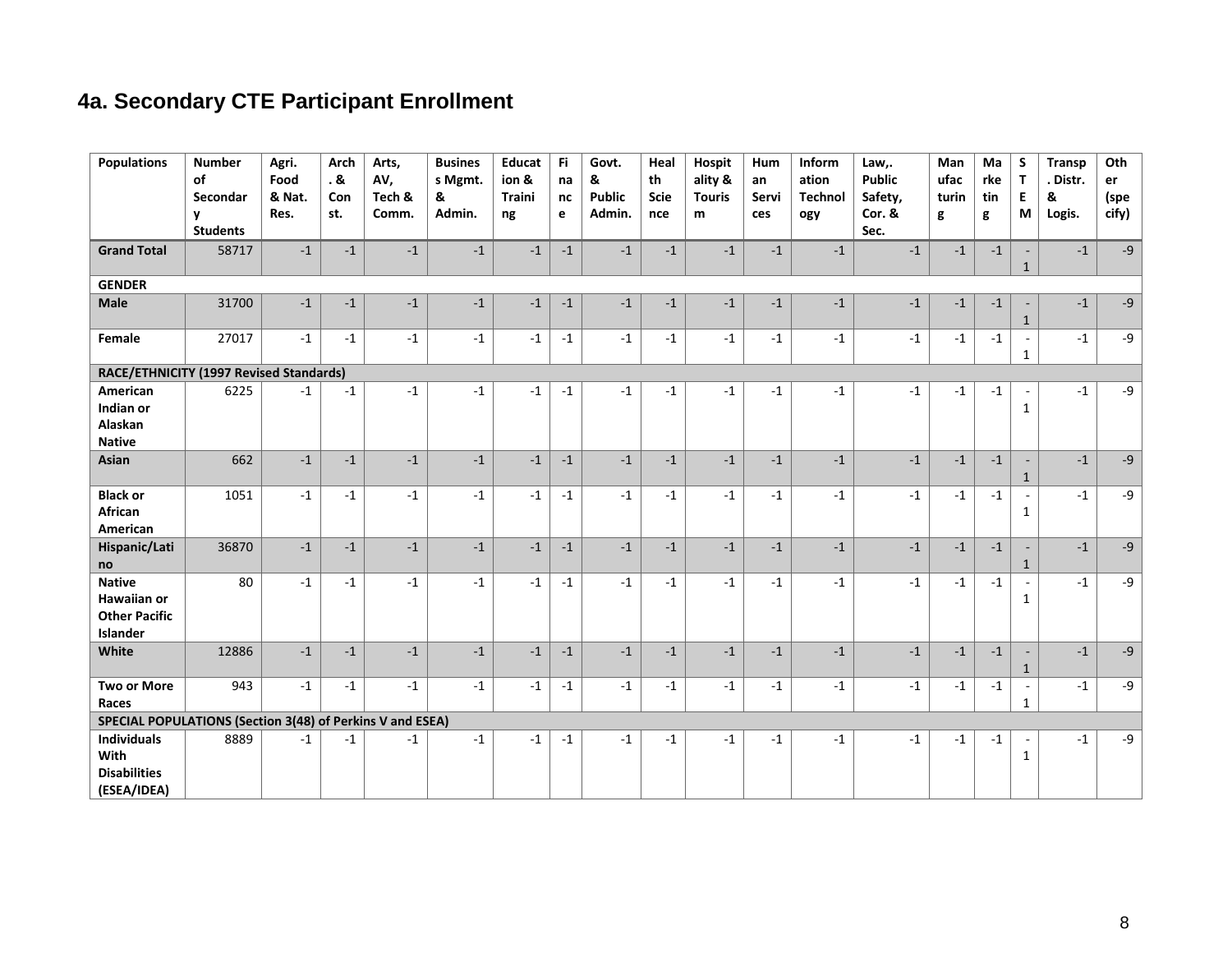| <b>Populations</b>                                                                        | <b>Number</b><br>of<br>Secondar<br>v<br><b>Students</b> | Agri.<br>Food<br>& Nat.<br>Res. | Arc<br>h.8<br>Con<br>st. | Arts,<br>AV,<br>Tech &<br>Comm. | <b>Busines</b><br>s Mgmt.<br>&<br>Admin. | Educa<br>tion &<br><b>Traini</b><br>ng | Fi<br>n<br>a<br>nc<br>e | Govt.<br>&<br><b>Public</b><br>Admin | Heal<br>th<br><b>Scie</b><br>nce | <b>Hospit</b><br>ality &<br><b>Touris</b><br>m | Hum<br>an<br>Servi<br>ces | Inform<br>ation<br><b>Techno</b><br>logy | Law,.<br><b>Public</b><br>Safety,<br>Cor. &<br>Sec. | Man<br>ufac<br>turi<br>ng | Ma<br>rke<br>tin<br>g | S<br>$\mathbf{T}$<br>E<br>M   | Transp<br>. Distr.<br>&<br>Logis. | Oth<br>er<br>(spe<br>cify) |
|-------------------------------------------------------------------------------------------|---------------------------------------------------------|---------------------------------|--------------------------|---------------------------------|------------------------------------------|----------------------------------------|-------------------------|--------------------------------------|----------------------------------|------------------------------------------------|---------------------------|------------------------------------------|-----------------------------------------------------|---------------------------|-----------------------|-------------------------------|-----------------------------------|----------------------------|
| <b>Individuals from</b><br><b>Economically</b><br><b>Disadvantaged</b><br><b>Families</b> | 45615                                                   | $-1$                            | $-1$                     | $-1$                            | $-1$                                     | $-1$                                   | $-1$                    | $-1$                                 | $-1$                             | $-1$                                           | $-1$                      | $-1$                                     | $-1$                                                | $-1$                      | $-1$                  | $\mathbf{1}$                  | $-1$                              | $-9$                       |
| <b>Individuals</b><br><b>Preparing for</b><br>Non-traditional<br><b>Fields</b>            | 8269                                                    | $-1$                            | $-1$                     | $-1$                            | $-1$                                     | $-1$                                   | $-1$                    | $-1$                                 | $-1$                             | $-1$                                           | $-1$                      | $-1$                                     | $-1$                                                | $-1$                      | $-1$                  | $\overline{\phantom{a}}$<br>1 | $-1$                              | $-9$                       |
| <b>Single Parents</b>                                                                     | 334                                                     | $-1$                            | $-1$                     | $-1$                            | $-1$                                     | $-1$                                   | $-1$                    | $-1$                                 | $-1$                             | $-1$                                           | $-1$                      | $-1$                                     | $-1$                                                | $-1$                      | $-1$                  | 1                             | $-1$                              | $-9$                       |
| Out of<br>Workforce<br><b>Individuals</b>                                                 | $-1$                                                    | $-1$                            | $-1$                     | $-1$                            | $-1$                                     | $-1$                                   | $-1$                    | $-1$                                 | $-1$                             | $-1$                                           | $-1$                      | $-1$                                     | $-1$                                                | $-1$                      | $-1$                  | 1                             | $-1$                              | $-9$                       |
| <b>English Learners</b>                                                                   | 8231                                                    | $-1$                            | $-1$                     | $-1$                            | $-1$                                     | $-1$                                   | $-1$                    | $-1$                                 | $-1$                             | $-1$                                           | $-1$                      | $-1$                                     | $-1$                                                | $-1$                      | $-1$                  | $\mathbf{1}$                  | $-1$                              | $-9$                       |
| <b>Homeless</b><br><b>Individuals</b>                                                     | 2413                                                    | $-1$                            | $-1$                     | $-1$                            | $-1$                                     | $-1$                                   | $-1$                    | $-1$                                 | $-1$                             | $-1$                                           | $-1$                      | $-1$                                     | $-1$                                                | $-1$                      | $-1$                  | 1                             | $-1$                              | $-9$                       |
| <b>Youth In Foster</b><br>Care                                                            | 377                                                     | $-1$                            | $-1$                     | $-1$                            | $-1$                                     | $-1$                                   | $-1$                    | $-1$                                 | $-1$                             | $-1$                                           | $-1$                      | $-1$                                     | $-1$                                                | $-1$                      | $-1$                  | $\mathbf{1}$                  | $-1$                              | $-9$                       |
| Youth with<br><b>Parent in Active</b><br>Military                                         | 1301                                                    | $-1$                            | $-1$                     | $-1$                            | $-1$                                     | $-1$                                   | $-1$                    | $-1$                                 | $-1$                             | $-1$                                           | $-1$                      | $-1$                                     | $-1$                                                | $-1$                      | $-1$                  | 1                             | $-1$                              | $-9$                       |
| <b>Migrant</b><br><b>Students</b>                                                         | $-1$                                                    | $-1$                            | $-1$                     | $-1$                            | $-1$                                     | $-1$                                   | $-1$                    | $-1$                                 | $-1$                             | $-1$                                           | $-1$                      | $-1$                                     | $-1$                                                | $-1$                      | $-1$                  | $\mathbf{1}$                  | $-1$                              | $-9$                       |

## 4a. Secondary CTE Participant Enrollment

**O** indicates that there are no students in the cell.

-1 means that the State attempted, but was unable, to obtain data from its eligible recipients.

-9 means the State does not offer the program.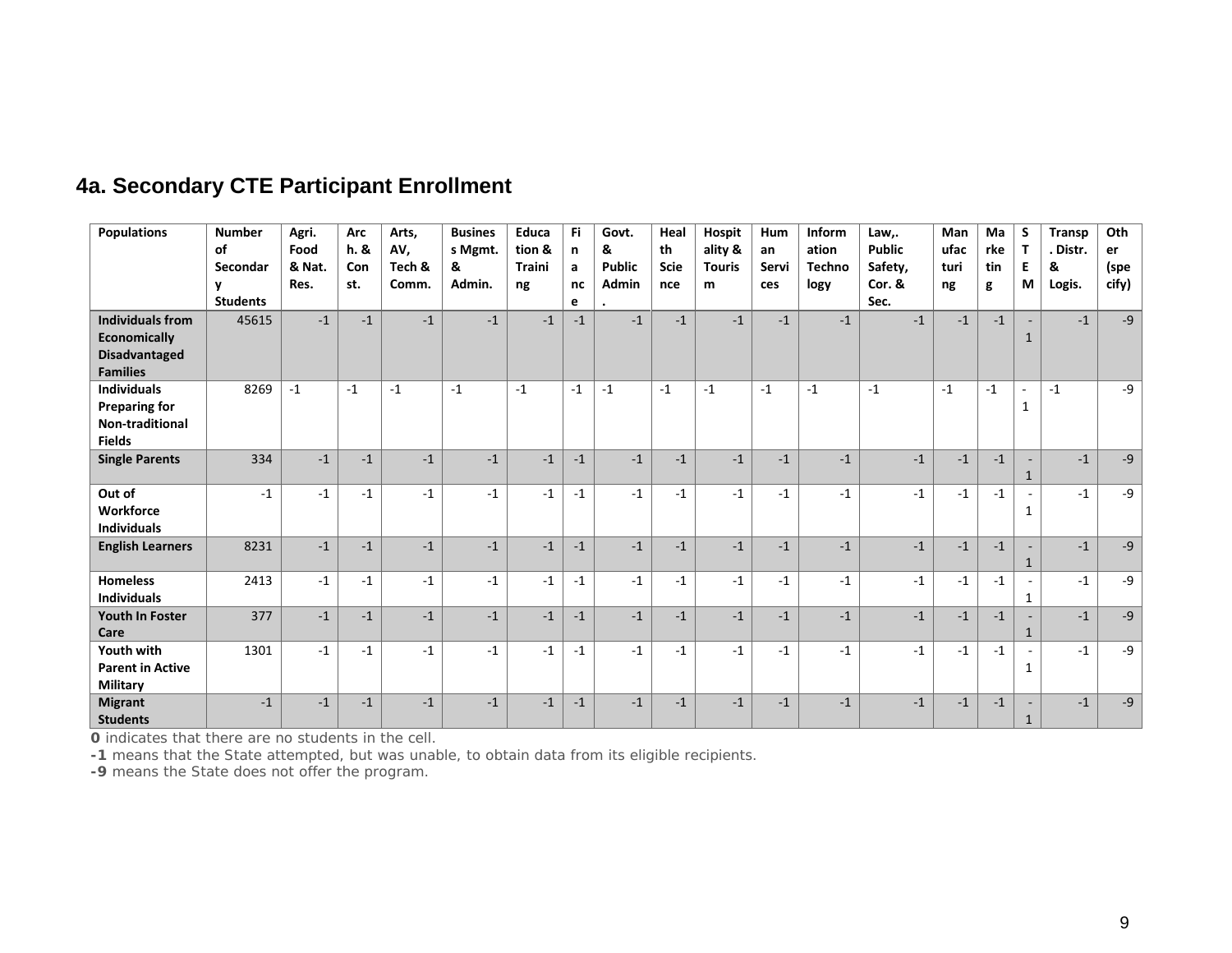<span id="page-11-0"></span>

| <b>Populations</b>                                                   | <b>Numbe</b><br>r of<br><b>Postsec</b><br>ondary<br><b>Student</b><br>s | Agri.<br>Food<br>&<br>Nat.<br>Res. | Arch.<br>&<br>Cons<br>t. | Arts,<br>AV,<br><b>Tech</b><br>&<br>Com<br>m. | <b>Busi</b><br>ness<br><b>Mgm</b><br>t. &<br>Admi<br>n. | Educ<br>ation<br>&<br><b>Train</b><br>ing | Fina<br>nce | Govt.<br>&<br>Publi<br>c<br>Admi<br>n. | Healt<br>h<br><b>Scien</b><br>ce | Hospi<br>tality<br>&<br>Touri<br>sm | Hum<br>an<br>Servi<br>ces | <b>Infor</b><br>matio<br>n<br><b>Techn</b><br>ology | Law,.<br>Publi<br>c<br><b>Safet</b><br>у,<br>Cor.<br>&<br>Sec. | Manufa<br>cturing | <b>Mark</b><br>eting | <b>STE</b><br>M | <b>Tran</b><br>sp.<br>Distr.<br>&<br>Logis | Othe<br>r<br>(spec<br>ify) |
|----------------------------------------------------------------------|-------------------------------------------------------------------------|------------------------------------|--------------------------|-----------------------------------------------|---------------------------------------------------------|-------------------------------------------|-------------|----------------------------------------|----------------------------------|-------------------------------------|---------------------------|-----------------------------------------------------|----------------------------------------------------------------|-------------------|----------------------|-----------------|--------------------------------------------|----------------------------|
| <b>Grand Total</b>                                                   | 47679                                                                   | $-1$                               | $-1$                     | $-1$                                          | $-1$                                                    | $-1$                                      | $-1$        | $-1$                                   | $-1$                             | $-1$                                | $-1$                      | $-1$                                                | $-1$                                                           | $-1$              | $-1$                 | $-1$            | $-1$                                       | $-9$                       |
| <b>GENDER</b>                                                        |                                                                         |                                    |                          |                                               |                                                         |                                           |             |                                        |                                  |                                     |                           |                                                     |                                                                |                   |                      |                 |                                            |                            |
| <b>Male</b>                                                          | 19420                                                                   | $-1$                               | $-1$                     | $-1$                                          | $-1$                                                    | $-1$                                      | $-1$        | $-1$                                   | $-1$                             | $-1$                                | $-1$                      | $-1$                                                | $-1$                                                           | $-1$              | $-1$                 | $-1$            | $-1$                                       | $-9$                       |
| Female                                                               | 28259                                                                   | $-1$                               | $-1$                     | $-1$                                          | $-1$                                                    | $-1$                                      | $-1$        | $-1$                                   | $-1$                             | $-1$                                | $-1$                      | $-1$                                                | $-1$                                                           | $-1$              | $-1$                 | $-1$            | $-1$                                       | $-9$                       |
| RACE/ETHNICITY (1997 Revised Standards)                              |                                                                         |                                    |                          |                                               |                                                         |                                           |             |                                        |                                  |                                     |                           |                                                     |                                                                |                   |                      |                 |                                            |                            |
| American Indian or<br><b>Alaskan Native</b>                          | 4936                                                                    | $-1$                               | $-1$                     | $-1$                                          | $-1$                                                    | $-1$                                      | $-1$        | $-1$                                   | $-1$                             | $-1$                                | $-1$                      | $-1$                                                | $-1$                                                           | $-1$              | $-1$                 | $-1$            | $-1$                                       | $-9$                       |
| Asian                                                                | 914                                                                     | $\textbf{-1}$                      | $-1$                     | $-1$                                          | $-1$                                                    | $-1$                                      | $-1$        | $-1$                                   | $-1$                             | $-1$                                | $-1$                      | $-1$                                                | $-1$                                                           | $-1$              | $-1$                 | $-1$            | $-1$                                       | $-9$                       |
| <b>Black or African</b><br>American                                  | 1289                                                                    | $-1$                               | $-1$                     | $-1$                                          | $-1$                                                    | $-1$                                      | $-1$        | $-1$                                   | $-1$                             | $-1$                                | $-1$                      | $-1$                                                | $-1$                                                           | $-1$              | $-1$                 | $-1$            | $-1$                                       | -9                         |
| Hispanic/Latino                                                      | 21965                                                                   | $-1$                               | $-1$                     | $-1$                                          | $-1$                                                    | $-1$                                      | $-1$        | $-1$                                   | $-1$                             | $-1$                                | $-1$                      | $-1$                                                | $-1$                                                           | $-1$              | $-1$                 | $-1$            | $-1$                                       | $-9$                       |
| <b>Native Hawaiian or</b><br><b>Other Pacific</b><br><b>Islander</b> | 93                                                                      | $-1$                               | $-1$                     | $-1$                                          | $-1$                                                    | $-1$                                      | $-1$        | $-1$                                   | $-1$                             | $-1$                                | $-1$                      | $-1$                                                | $-1$                                                           | $-1$              | $-1$                 | $-1$            | $-1$                                       | $-9$                       |
| White                                                                | 14596                                                                   | $-1$                               | $-1$                     | $-1$                                          | $-1$                                                    | $-1$                                      | $-1$        | $-1$                                   | $-1$                             | $-1$                                | $-1$                      | $-1$                                                | $-1$                                                           | $-1$              | $-1$                 | $-1$            | $-1$                                       | $-9$                       |
| <b>Two or More Races</b>                                             | 967                                                                     | $-1$                               | $-1$                     | $-1$                                          | $-1$                                                    | $-1$                                      | $-1$        | $-1$                                   | $-1$                             | $-1$                                | $-1$                      | $-1$                                                | $-1$                                                           | $-1$              | $-1$                 | $-1$            | $-1$                                       | $-9$                       |
| <b>Unknown</b>                                                       | 2919                                                                    | $-1$                               | $-1$                     | $-1$                                          | $-1$                                                    | $-1$                                      | $-1$        | $-1$                                   | $-1$                             | $-1$                                | $-1$                      | $-1$                                                | $-1$                                                           | $-1$              | $-1$                 | $-1$            | $-1$                                       | $-9$                       |
| SPECIAL POPULATIONS (Section 3(48) of Perkins V and ESEA)            |                                                                         |                                    |                          |                                               |                                                         |                                           |             |                                        |                                  |                                     |                           |                                                     |                                                                |                   |                      |                 |                                            |                            |
| <b>Individuals With</b><br>Disabilities (ADA)                        | 1511                                                                    | $-1$                               | $-1$                     | $-1$                                          | $-1$                                                    | $-1$                                      | $-1$        | $-1$                                   | $-1$                             | $-1$                                | $-1$                      | $-1$                                                | $-1$                                                           | $-1$              | $-1$                 | $-1$            | $-1$                                       | $-9$                       |

# 4b. Postsecondary CTE Participant Enrollment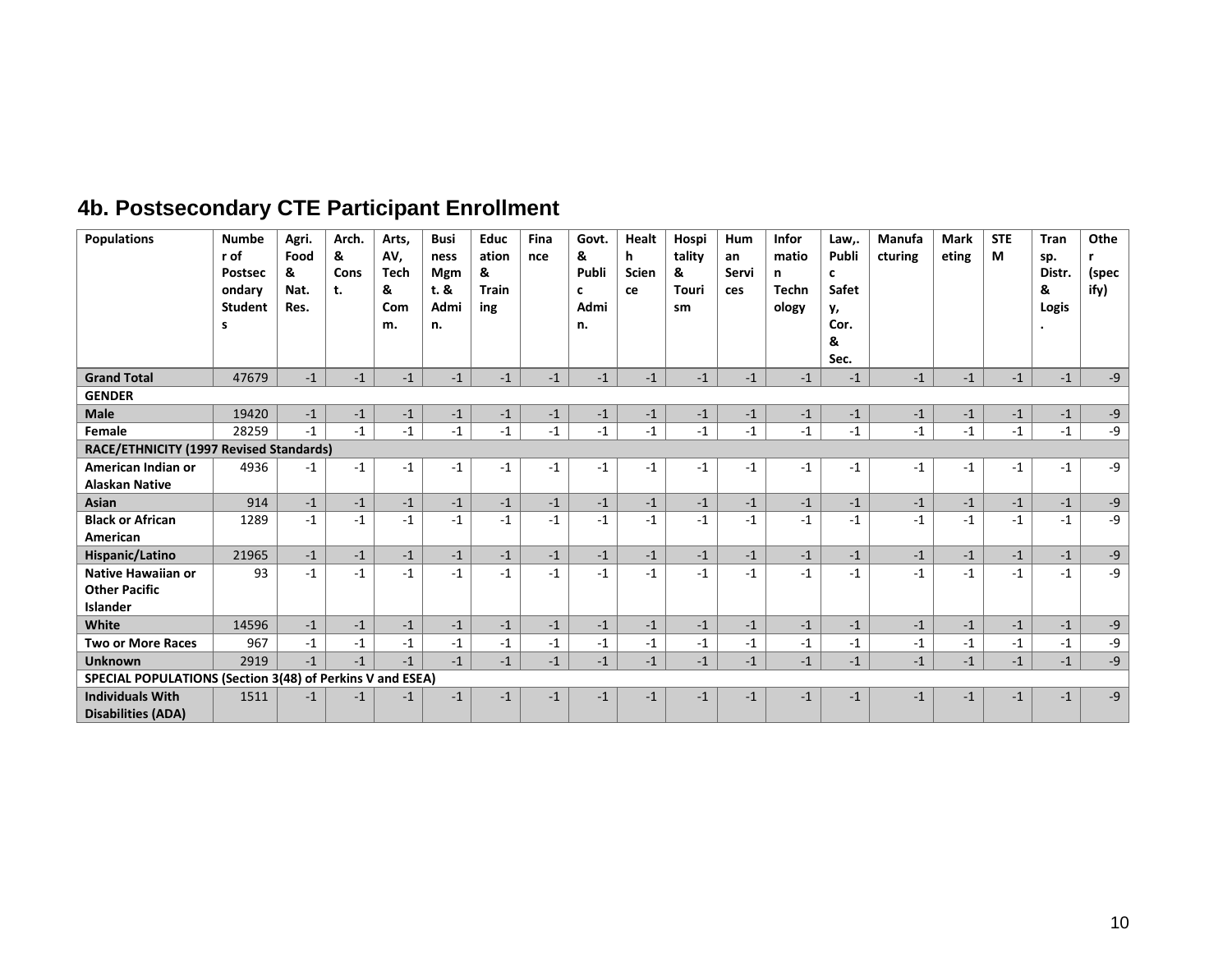|  | <b>4b. Postsecondary CTE Participant Enrollment</b> |  |  |  |
|--|-----------------------------------------------------|--|--|--|
|--|-----------------------------------------------------|--|--|--|

| <b>Populations</b>                                                                        | <b>Number</b><br>of<br>Secondar<br><b>Students</b> | Agri.<br>Food<br>& Nat.<br>Res. | Arc<br>h. &<br>Con<br>st. | Arts,<br>AV,<br>Tech &<br>Comm. | <b>Busines</b><br>s<br>Mgmt.<br>&<br>Admin. | Educa<br>tion &<br><b>Traini</b><br>ng | Fi<br>n<br>a<br>nc<br>e | Govt.<br>&<br><b>Public</b><br>Admin | Hea<br>Ith<br><b>Scie</b><br>nce | <b>Hospit</b><br>ality &<br><b>Touris</b><br>m | Hum<br>an<br>Serv<br>ices | Inform<br>ation<br><b>Techno</b><br>logy | Law,.<br><b>Public</b><br>Safety,<br>Cor. &<br>Sec. | Man<br>ufac<br>turi<br>ng | M<br>ar<br>ke<br>tin<br>g | S<br>т<br>E.<br>M | <b>Trans</b><br>p.<br>Distr.<br>&<br>Logis. | Oth<br>er<br>(spe<br>cify) |
|-------------------------------------------------------------------------------------------|----------------------------------------------------|---------------------------------|---------------------------|---------------------------------|---------------------------------------------|----------------------------------------|-------------------------|--------------------------------------|----------------------------------|------------------------------------------------|---------------------------|------------------------------------------|-----------------------------------------------------|---------------------------|---------------------------|-------------------|---------------------------------------------|----------------------------|
| <b>Individuals from</b><br><b>Economically</b><br><b>Disadvantaged</b><br><b>Families</b> | 19587                                              | $-1$                            | $-1$                      | $-1$                            | $-1$                                        | $-1$                                   | $-1$                    | $-1$                                 | $-1$                             | $-1$                                           | $-1$                      | $-1$                                     | $-1$                                                | $-1$                      | $-1$                      | $\mathbf{1}$      | $-1$                                        | $-9$                       |
| <b>Individuals</b><br><b>Preparing for</b><br>Non-traditional<br><b>Fields</b>            | 5446                                               | $-1$                            | $-1$                      | $-1$                            | $-1$                                        | $-1$                                   | $-1$                    | $-1$                                 | $-1$                             | $-1$                                           | $-1$                      | $-1$                                     | $-1$                                                | $-1$                      | $-1$                      | 1                 | $-1$                                        | -9                         |
| <b>Single Parents</b>                                                                     | 2977                                               | $-1$                            | $-1$                      | $-1$                            | $-1$                                        | $-1$                                   | $-1$                    | $-1$                                 | $-1$                             | $-1$                                           | $-1$                      | $-1$                                     | $-1$                                                | $-1$                      | $-1$                      | $\mathbf{1}$      | $-1$                                        | $-9$                       |
| Out of<br>Workforce<br><b>Individuals</b>                                                 | 391                                                | $-1$                            | $-1$                      | $-1$                            | $-1$                                        | $-1$                                   | $-1$                    | $-1$                                 | $-1$                             | $-1$                                           | $-1$                      | $-1$                                     | $-1$                                                | $-1$                      | $-1$                      | $\mathbf{1}$      | $-1$                                        | $-9$                       |
| <b>English Learners</b>                                                                   | 4031                                               | $-1$                            | $-1$                      | $-1$                            | $-1$                                        | $-1$                                   | $-1$                    | $-1$                                 | $-1$                             | $-1$                                           | $-1$                      | $-1$                                     | $-1$                                                | $-1$                      | $-1$                      | $\mathbf{1}$      | $-1$                                        | $-9$                       |
| <b>Homeless</b><br><b>Individuals</b>                                                     | $\overline{3}$                                     | $-1$                            | $-1$                      | $-1$                            | $-1$                                        | $-1$                                   | $-1$                    | $-1$                                 | $-1$                             | $-1$                                           | $-1$                      | $-1$                                     | $-1$                                                | $-1$                      | $-1$                      | 1                 | $-1$                                        | $-9$                       |
| <b>Youth In Foster</b><br>Care                                                            | 51                                                 | $-1$                            | $-1$                      | $-1$                            | $-1$                                        | $-1$                                   | $-1$                    | $-1$                                 | $-1$                             | $-1$                                           | $-1$                      | $-1$                                     | $-1$                                                | $-1$                      | $-1$                      | 1                 | $-1$                                        | $-9$                       |
| Youth with<br><b>Parent in Active</b><br><b>Military</b>                                  | 43                                                 | $-1$                            | $-1$                      | $-1$                            | $-1$                                        | $-1$                                   | $-1$                    | $-1$                                 | $-1$                             | $-1$                                           | $-1$                      | $-1$                                     | $-1$                                                | $-1$                      | $-1$                      | 1                 | $-1$                                        | $-9$                       |

O indicates that there are no students in the cell.

-1 means that the State attempted, but was unable, to obtain data from its eligible recipients.<br>-9 means the State does not offer the program.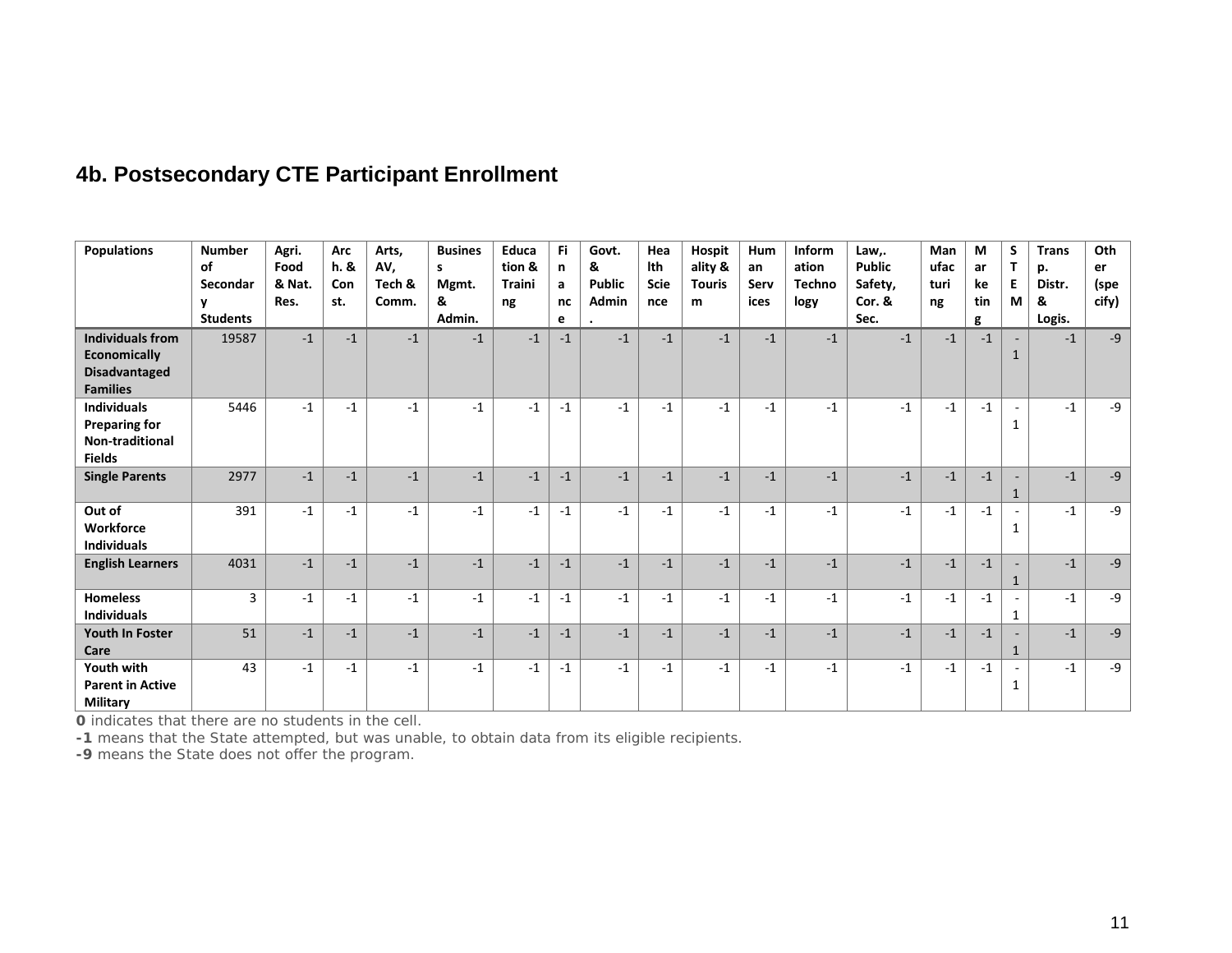<span id="page-13-0"></span>

| <b>Populations</b>                                            | <b>Numbe</b><br>r of<br><b>Postsec</b><br>ondary<br><b>Student</b><br>s | Agri.<br>Food<br>&<br>Nat.<br>Res. | Arch.<br>&<br>Cons<br>t. | Arts.<br>AV,<br><b>Tech</b><br>&<br>Com<br>m. | <b>Busi</b><br>ness<br>Mgm<br>t. &<br>Admi<br>n. | <b>Educ</b><br>ation<br>&<br><b>Train</b><br>ing | Fina<br>nce    | Govt.<br>&<br>Publi<br>C<br>Admi<br>n. | Healt<br>h<br><b>Scien</b><br>ce | Hospi<br>tality<br>&<br>Touri<br>sm | Hum<br>an<br>Servi<br>ces | <b>Infor</b><br>matio<br>n<br><b>Techn</b><br>ology | Law,.<br>Publi<br>c<br>Safet<br>у,<br>Cor.<br>&<br>Sec. | Manufa<br>cturing | <b>Mark</b><br>eting | <b>STE</b><br>М | <b>Tran</b><br>sp.<br>Distr.<br>&<br>Logis | Othe<br>r<br>(spec<br>ify) |
|---------------------------------------------------------------|-------------------------------------------------------------------------|------------------------------------|--------------------------|-----------------------------------------------|--------------------------------------------------|--------------------------------------------------|----------------|----------------------------------------|----------------------------------|-------------------------------------|---------------------------|-----------------------------------------------------|---------------------------------------------------------|-------------------|----------------------|-----------------|--------------------------------------------|----------------------------|
| <b>Grand Total</b>                                            | 15443                                                                   | 1703                               | 776                      | 2154                                          | 292                                              | 1015                                             | 16             | 297                                    | 1116                             | 2056                                | 1259                      | 248                                                 | 73                                                      | 1495              | 261                  | 1395            | 1287                                       | $-9$                       |
| <b>GENDER</b>                                                 |                                                                         |                                    |                          |                                               |                                                  |                                                  |                |                                        |                                  |                                     |                           |                                                     |                                                         |                   |                      |                 |                                            |                            |
| <b>Male</b>                                                   | 8731                                                                    | 1238                               | 618                      | 1323                                          | 147                                              | 127                                              | $\overline{4}$ | 123                                    | 249                              | 866                                 | 113                       | 199                                                 | 36                                                      | 1298              | 129                  | 1143            | 1118                                       | -9                         |
| Female                                                        | 6712                                                                    | 465                                | 158                      | 831                                           | 145                                              | 888                                              | 12             | 174                                    | 867                              | 1190                                | 1146                      | 49                                                  | 37                                                      | 197               | 132                  | 252             | 169                                        | $-9$                       |
| RACE/ETHNICITY (1997 Revised Standards)                       |                                                                         |                                    |                          |                                               |                                                  |                                                  |                |                                        |                                  |                                     |                           |                                                     |                                                         |                   |                      |                 |                                            |                            |
| American Indian or<br><b>Alaskan Native</b>                   | 1655                                                                    | 144                                | 356                      | 167                                           | 4                                                | 69                                               | $\Omega$       | 0                                      | 60                               | 131                                 | 20                        | 3                                                   | 16                                                      | 477               | $\overline{3}$       | 27              | 178                                        | -9                         |
| Asian                                                         | 139                                                                     | $\mathbf{1}$                       | $\overline{4}$           | 36                                            | 4                                                | 5                                                | $\mathbf{1}$   | $\Omega$                               | 17                               | 11                                  | $\overline{7}$            | 18                                                  | $\Omega$                                                | $\Omega$          | 6                    | 19              | 10                                         | $-9$                       |
| <b>Black or African</b><br>American                           | 220                                                                     | 18                                 | $\overline{2}$           | 32                                            | $\overline{2}$                                   | 6                                                | $\mathbf{1}$   | $\overline{2}$                         | 20                               | 51                                  | 26                        | 11                                                  | $\mathbf{1}$                                            | $\overline{7}$    | 8                    | 17              | 16                                         | $-9$                       |
| Hispanic/Latino                                               | 9849                                                                    | 794                                | 291                      | 1409                                          | 223                                              | 810                                              | 10             | 286                                    | 820                              | 1450                                | 880                       | 139                                                 | 37                                                      | 722               | 195                  | 1007            | 776                                        | $-9$                       |
| <b>Native Hawaiian or</b><br><b>Other Pacific</b><br>Islander | 32                                                                      | $\mathbf{1}$                       | $\Omega$                 | 7                                             | $\Omega$                                         | $\Omega$                                         | $\Omega$       | $\Omega$                               | 4                                | 5.                                  | $\overline{2}$            | 0                                                   | $\Omega$                                                | $\Omega$          | $\Omega$             | 9               | 4                                          | $-9$                       |
| White                                                         | 3395                                                                    | 739                                | 114                      | 461                                           | 59                                               | 11                                               | $\overline{4}$ | 9                                      | 194                              | 393                                 | 315                       | 74                                                  | 18                                                      | 274               | 42                   | 302             | 286                                        | $-9$                       |
| <b>Two or More Races</b>                                      | 153                                                                     | 6                                  | 9                        | 42                                            | $\Omega$                                         | 14                                               | 0              | 0                                      | 1                                | 15                                  | 9                         | 3                                                   | 1                                                       | 15                | $\overline{7}$       | 14              | 17                                         | $-9$                       |
| <b>Unknown</b>                                                | $\Omega$                                                                | $\Omega$                           | $\Omega$                 | $\Omega$                                      | $\Omega$                                         | $\Omega$                                         | $\Omega$       | $\Omega$                               | $\Omega$                         | $\mathbf{0}$                        | $\mathbf{0}$              | $\mathbf{0}$                                        | $\Omega$                                                | $\mathbf{0}$      | $\Omega$             | $\Omega$        | $\mathbf{0}$                               | $-9$                       |
| SPECIAL POPULATIONS (Section 3(48) of Perkins V and ESEA)     |                                                                         |                                    |                          |                                               |                                                  |                                                  |                |                                        |                                  |                                     |                           |                                                     |                                                         |                   |                      |                 |                                            |                            |
| <b>Individuals With</b><br><b>Disabilities (ADA)</b>          | 1988                                                                    | 220                                | 121                      | 333                                           | 30                                               | 90                                               | $\overline{3}$ | 30                                     | 71                               | 287                                 | 119                       | 31                                                  | 6                                                       | 253               | 36                   | 111             | 247                                        | $-9$                       |

# **4c. Secondary CTE Concentrators**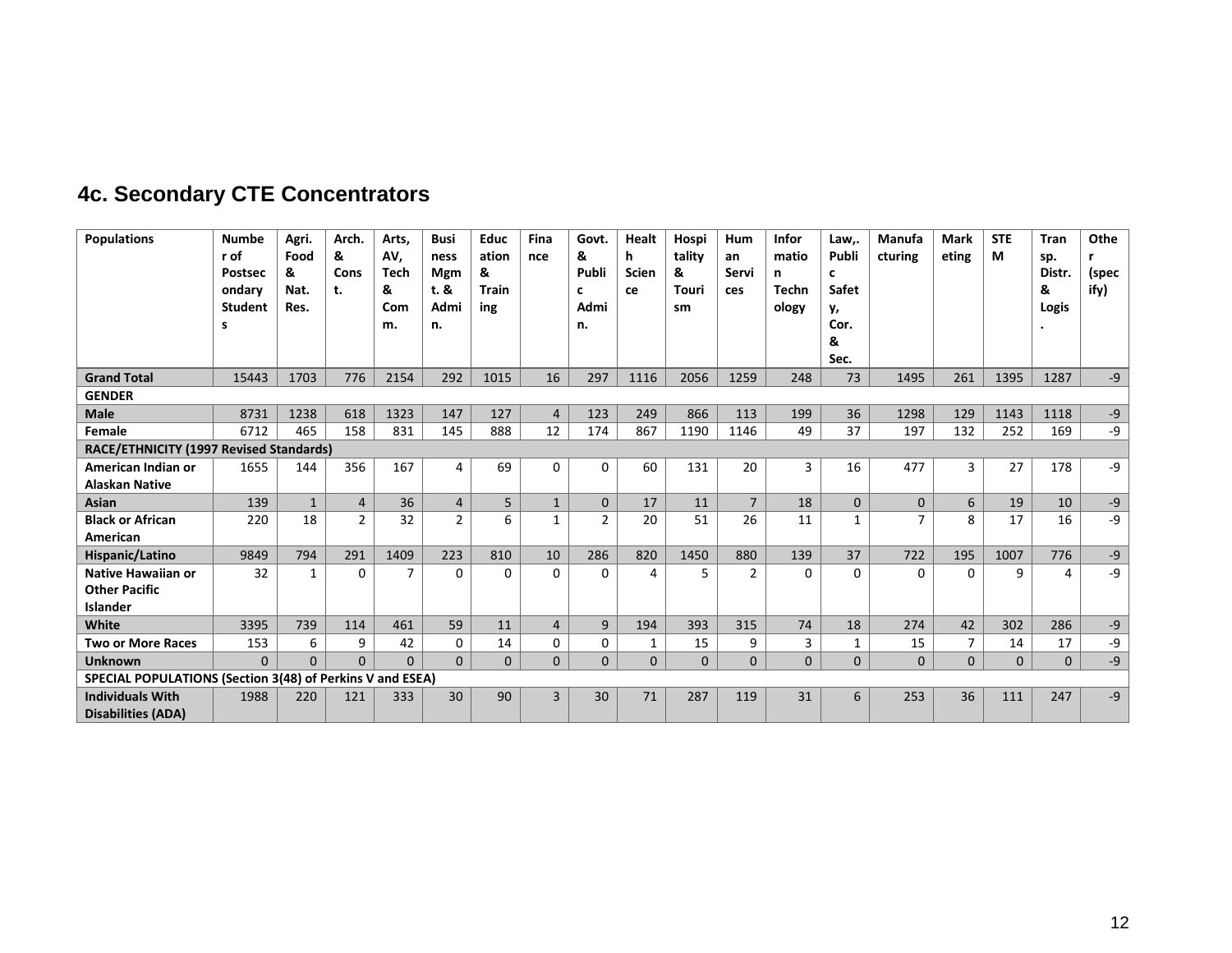## **4c. Secondary CTE Concentrators**

| <b>Populations</b>                                             | <b>Numbe</b><br>r of<br>Second<br>ary<br><b>Student</b><br>s | Agri.<br>Food<br>&<br>Nat.<br>Res. | Arch.<br>&<br>Cons<br>t. | Arts,<br>AV,<br><b>Tech</b><br>&<br>Com<br>m. | <b>Busi</b><br>ness<br><b>Mgm</b><br>t. &<br>Admi<br>n. | <b>Educ</b><br>ation<br>&<br><b>Train</b><br>ing | Fina<br>nce  | Govt<br>. &<br>Publi<br>c<br>Admi<br>n. | Healt<br>h<br><b>Scien</b><br>ce | Hosp<br>italit<br><b>v</b> &<br><b>Touri</b><br>sm | <b>Hum</b><br>an<br>Servi<br>ces | Inform<br>ation<br><b>Techno</b><br>logy | Law,.<br>Publi<br>c<br>Safet<br>у,<br>Cor.<br>&<br>Sec. | Manufa<br>cturing | <b>Mark</b><br>eting | <b>STE</b><br>M | Tran<br>sp.<br>Distr.<br>&<br>Logis | Othe<br>r<br>(spec<br>ify) |
|----------------------------------------------------------------|--------------------------------------------------------------|------------------------------------|--------------------------|-----------------------------------------------|---------------------------------------------------------|--------------------------------------------------|--------------|-----------------------------------------|----------------------------------|----------------------------------------------------|----------------------------------|------------------------------------------|---------------------------------------------------------|-------------------|----------------------|-----------------|-------------------------------------|----------------------------|
| <b>Individuals from</b>                                        | 12282                                                        | 1345                               | 636                      | 1621                                          | 241                                                     | 898                                              | 12           | 297                                     | 918                              | 1609                                               | 936                              | 154                                      | 62                                                      | 1415              | 186                  | 943             | 1009                                | $-9$                       |
| <b>Economically</b><br><b>Disadvantaged</b><br><b>Families</b> |                                                              |                                    |                          |                                               |                                                         |                                                  |              |                                         |                                  |                                                    |                                  |                                          |                                                         |                   |                      |                 |                                     |                            |
| <b>Individuals</b>                                             | $-1$                                                         | $-1$                               | $-1$                     | $-1$                                          | $-1$                                                    | $-1$                                             | $-1$         | $-1$                                    | $-1$                             | $-1$                                               | $-1$                             | $-1$                                     | 45                                                      | 146               | 3                    | 209             | 142                                 | -9                         |
| <b>Preparing for</b><br>Non-traditional<br><b>Fields</b>       |                                                              |                                    |                          |                                               |                                                         |                                                  |              |                                         |                                  |                                                    |                                  |                                          |                                                         |                   |                      |                 |                                     |                            |
| <b>Single Parents</b>                                          | 69                                                           | $\overline{2}$                     | $\overline{0}$           | $\mathbf{1}$                                  | $\overline{2}$                                          | 5                                                | $\mathbf{0}$ | $\overline{3}$                          | 5                                | 8                                                  | 27                               | $\mathbf{0}$                             | $\mathbf{1}$                                            | 11                | $\mathbf{0}$         | $\mathbf{1}$    | $\overline{3}$                      | $-9$                       |
| Out of<br>Workforce<br><b>Individuals</b>                      | $-1$                                                         | $-1$                               | $-1$                     | $-1$                                          | $-1$                                                    | $-1$                                             | $-1$         | $-1$                                    | $-1$                             | $-1$                                               | $-1$                             | $-1$                                     | $-1$                                                    | $-1$              | $-1$                 | $-1$            | $-1$                                | -9                         |
| <b>English Learners</b>                                        | 1919                                                         | 144                                | 179                      | 239                                           | 22                                                      | 172                                              | $\mathbf{1}$ | 79                                      | 123                              | 221                                                | 116                              | 21                                       | 11                                                      | 297               | 29                   | 72              | 193                                 | $-9$                       |
| <b>Homeless</b><br><b>Individuals</b>                          | 431                                                          | 40                                 | 25                       | 64                                            | $\overline{7}$                                          | 33                                               | $\mathbf{1}$ | 4                                       | 31                               | 79                                                 | 35                               | 9                                        | $\mathbf{1}$                                            | 32                | 5                    | 18              | 47                                  | -9                         |
| <b>Youth In Foster</b><br>Care                                 | 57                                                           | 6                                  | $\overline{0}$           | $\overline{7}$                                | $\mathbf{1}$                                            | $\overline{4}$                                   | $\Omega$     | $\Omega$                                | 5                                | 17                                                 | 14                               | $\Omega$                                 | $\Omega$                                                | $\overline{3}$    | $\Omega$             | $\Omega$        | $\mathbf{0}$                        | $-9$                       |
| Youth with<br><b>Parent in Active</b><br><b>Military</b>       | 316                                                          | 43                                 | 6                        | 40                                            | 5                                                       | 27                                               | $\Omega$     | 10                                      | 34                               | 17                                                 | 18                               | $\mathbf{1}$                             | $\mathbf{1}$                                            | 37                | 3                    | 48              | 26                                  | $-9$                       |
| <b>Migrant</b><br><b>Students</b>                              | 64                                                           | 5                                  | $\mathbf{0}$             | 8                                             | 8                                                       | 11                                               | $\mathbf{0}$ | $\overline{2}$                          | 6                                | 5                                                  | $\overline{3}$                   | $\mathbf{1}$                             | $\Omega$                                                | $\overline{3}$    | $\Omega$             | 10              | $\overline{2}$                      | $-9$                       |

O indicates that there are no students in the cell.

-1 means that the State attempted, but was unable, to obtain data from its eligible recipients.<br>-9 means the State does not offer the program.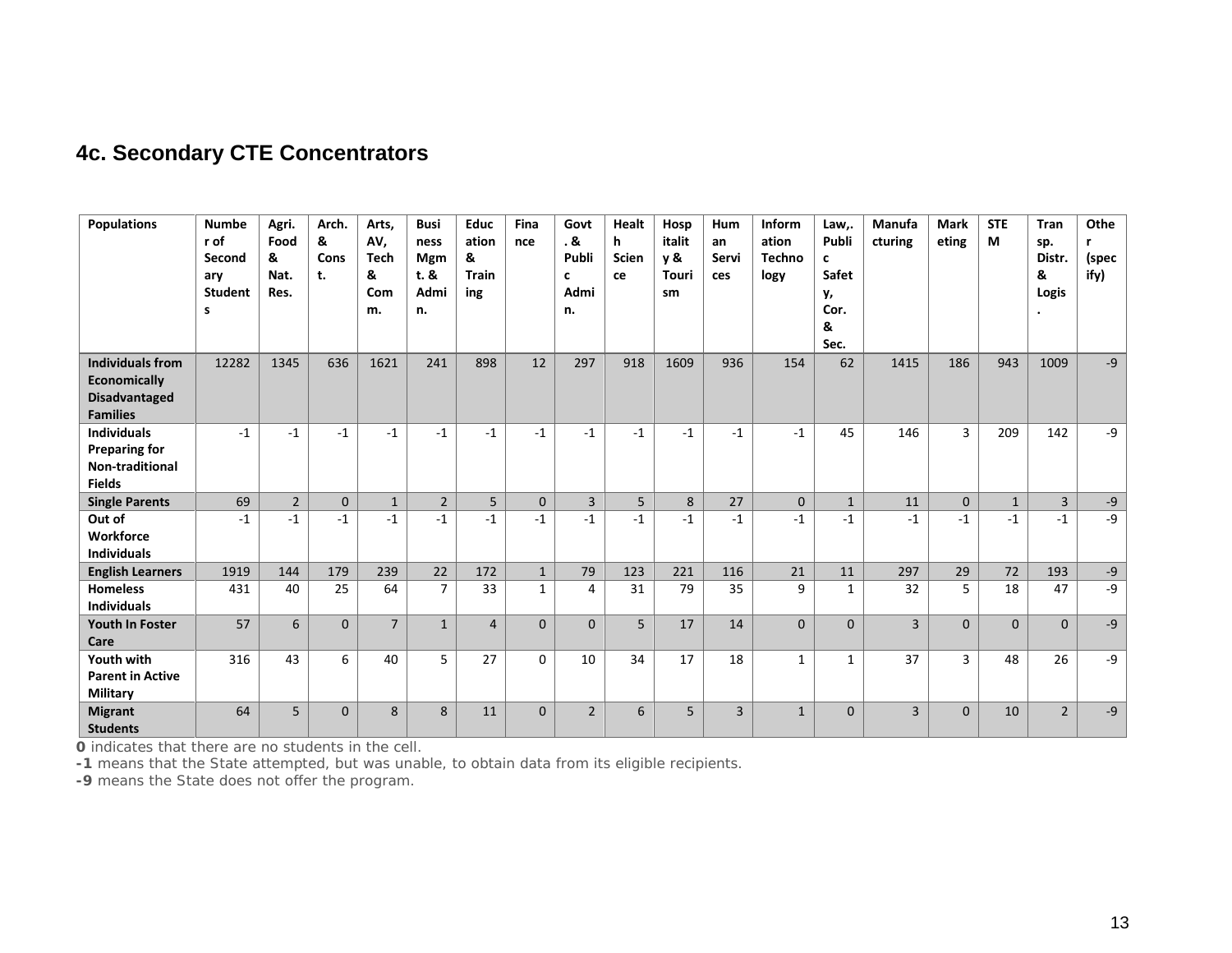<span id="page-15-0"></span>

| <b>Populations</b>                                                   | <b>Numbe</b><br>r of<br><b>Postsec</b><br>ondary<br><b>Student</b><br>s | Agri.<br>Food<br>&<br>Nat.<br>Res. | Arch.<br>&<br><b>Cons</b><br>t. | Arts,<br>AV.<br><b>Tech</b><br>&<br>Com<br>m. | <b>Busin</b><br>ess<br><b>Mgm</b><br>t.8<br>Admi<br>n. | <b>Educ</b><br>ation<br>&<br><b>Train</b><br>ing | Finan<br>ce | Govt.<br>&<br>Publi<br>c<br>Admi<br>n. | Healt<br>h<br><b>Scien</b><br>ce | Hospi<br>tality<br>&<br>Touri<br>sm | Hum<br>an<br>Servi<br>ces | <b>Infor</b><br>matio<br>n<br><b>Techn</b><br>ology | Law,.<br>Publi<br>c<br>Safet<br>у,<br>Cor.<br>&<br>Sec. | Manufa<br>cturing | <b>Mark</b><br>eting | <b>STE</b><br>M | <b>Trans</b><br>p.<br>Distr.<br>&<br>Logis | Othe<br>(spec<br>ify) |
|----------------------------------------------------------------------|-------------------------------------------------------------------------|------------------------------------|---------------------------------|-----------------------------------------------|--------------------------------------------------------|--------------------------------------------------|-------------|----------------------------------------|----------------------------------|-------------------------------------|---------------------------|-----------------------------------------------------|---------------------------------------------------------|-------------------|----------------------|-----------------|--------------------------------------------|-----------------------|
| <b>Grand Total</b>                                                   | 27839                                                                   | 211                                | 1543                            | 2382                                          | 2047                                                   | 2550                                             | 447         | 116                                    | 6573                             | 515                                 | 1160                      | 1289                                                | 1702                                                    | 2117              | 31                   | 3306            | 1850                                       | $-9$                  |
| <b>GENDER</b>                                                        |                                                                         |                                    |                                 |                                               |                                                        |                                                  |             |                                        |                                  |                                     |                           |                                                     |                                                         |                   |                      |                 |                                            |                       |
| <b>Male</b>                                                          | 12833                                                                   | 143                                | 1361                            | 1170                                          | 763                                                    | 394                                              | 135         | 67                                     | 1629                             | 242                                 | 207                       | 1007                                                | 878                                                     | 1797              | 23                   | 1356            | 1661                                       | $-9$                  |
| Female                                                               | 15006                                                                   | 68                                 | 182                             | 1212                                          | 1284                                                   | 2156                                             | 312         | 49                                     | 4944                             | 273                                 | 953                       | 282                                                 | 824                                                     | 320               | 8                    | 1950            | 189                                        | $-9$                  |
| RACE/ETHNICITY (1997 Revised Standards)                              |                                                                         |                                    |                                 |                                               |                                                        |                                                  |             |                                        |                                  |                                     |                           |                                                     |                                                         |                   |                      |                 |                                            |                       |
| American Indian or<br><b>Alaskan Native</b>                          | $-1$                                                                    | -1                                 | $-1$                            | $-1$                                          | $-1$                                                   | $-1$                                             | $-1$        | $-1$                                   | $-1$                             | $-1$                                | $-1$                      | $-1$                                                | $-1$                                                    | $-1$              | $-1$                 | $-1$            | $-1$                                       | $-9$                  |
| <b>Asian</b>                                                         | $-1$                                                                    | $-1$                               | $-1$                            | $-1$                                          | $-1$                                                   | $-1$                                             | $-1$        | $-1$                                   | $-1$                             | $-1$                                | $-1$                      | $-1$                                                | $-1$                                                    | $-1$              | $-1$                 | $-1$            | $-1$                                       | $-9$                  |
| <b>Black or African</b><br>American                                  | $-1$                                                                    | $-1$                               | $-1$                            | $-1$                                          | $-1$                                                   | $-1$                                             | $-1$        | $-1$                                   | $-1$                             | $-1$                                | $-1$                      | $-1$                                                | $-1$                                                    | $-1$              | $-1$                 | $-1$            | $-1$                                       | $-9$                  |
| Hispanic/Latino                                                      | $-1$                                                                    | $-1$                               | $-1$                            | $-1$                                          | $-1$                                                   | $-1$                                             | $-1$        | $-1$                                   | $-1$                             | $-1$                                | $-1$                      | $-1$                                                | $-1$                                                    | $-1$              | $-1$                 | $-1$            | $-1$                                       | $-9$                  |
| <b>Native Hawaiian or</b><br><b>Other Pacific</b><br><b>Islander</b> | $-1$                                                                    | $-1$                               | $-1$                            | $-1$                                          | $-1$                                                   | $-1$                                             | $-1$        | $-1$                                   | $-1$                             | $-1$                                | $-1$                      | $-1$                                                | $-1$                                                    | $-1$              | $-1$                 | $-1$            | $-1$                                       | $-9$                  |
| White                                                                | $-1$                                                                    | $-1$                               | $-1$                            | $-1$                                          | $-1$                                                   | $-1$                                             | $-1$        | $-1$                                   | $-1$                             | $-1$                                | $-1$                      | $-1$                                                | $-1$                                                    | $-1$              | $-1$                 | $-1$            | $-1$                                       | $-9$                  |
| <b>Two or More Races</b>                                             | $-1$                                                                    | $-1$                               | $-1$                            | $-1$                                          | $-1$                                                   | $-1$                                             | $-1$        | $-1$                                   | $-1$                             | $-1$                                | $-1$                      | $-1$                                                | $-1$                                                    | $-1$              | $-1$                 | $-1$            | $-1$                                       | -9                    |
| <b>Unknown</b>                                                       | $-1$                                                                    | $-1$                               | $-1$                            | $-1$                                          | $-1$                                                   | $-1$                                             | $-1$        | $-1$                                   | $-1$                             | $-1$                                | $-1$                      | $-1$                                                | $-1$                                                    | $-1$              | $-1$                 | $-1$            | $-1$                                       | $-9$                  |
| SPECIAL POPULATIONS (Section 3(48) of Perkins V and ESEA)            |                                                                         |                                    |                                 |                                               |                                                        |                                                  |             |                                        |                                  |                                     |                           |                                                     |                                                         |                   |                      |                 |                                            |                       |
| <b>Individuals With</b><br><b>Disabilities (ADA)</b>                 | $-1$                                                                    | $-1$                               | $-1$                            | -1                                            | $-1$                                                   | $-1$                                             | $-1$        | $-1$                                   | $-1$                             | $-1$                                | $-1$                      | $-1$                                                | $-1$                                                    | $-1$              | $-1$                 | $-1$            | $-1$                                       | $-9$                  |

# **4d. Postsecondary CTE Concentrators**